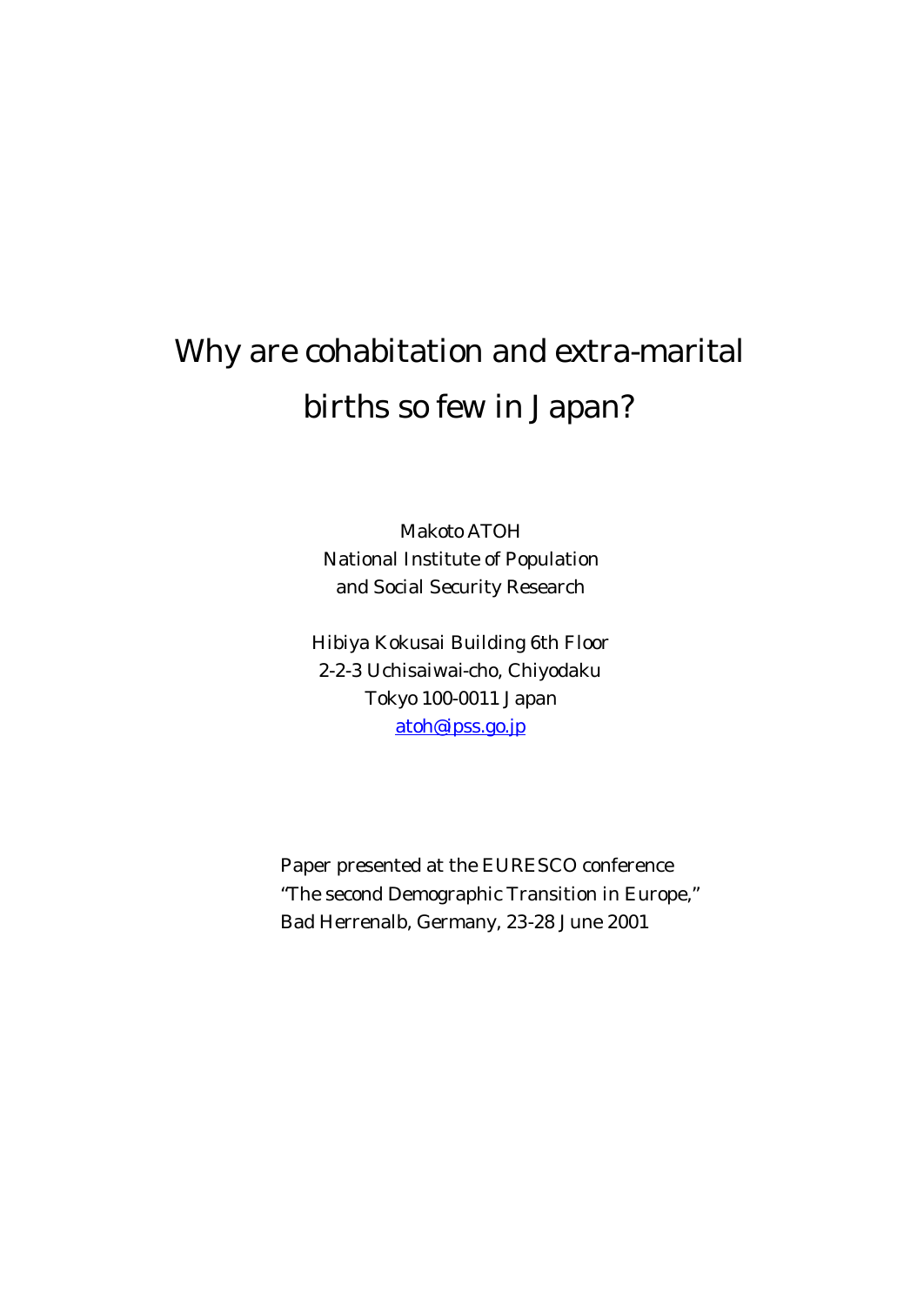Why are cohabitation and extra-marital births so few in Japan?

## 1. The second demographic transition in Japan

After the end of the 1950s when Japan completed fertility transition from the traditional high fertility regime to the modern low fertility regime, she kept around the replacement level of fertility up to the middle of the 1970s. But since then Japanese fertility sank below the replacement level and, by and large, continued to decline, reaching 1.34 in terms of the total fertility rate in 1999 (Figure 1). Such fertility decline was caused mainly by the postponement of marriage and childbearing and partly by the decline in marital fertility (Atoh, 1992; NIPSSR 2000; Ogawa, 2000). The proportion never married in the prime reproductive ages continued to rise since the middle of the 1970s up to now: Those proportions for women aged 25-29 and 30-34 increased from 21 to 48 percent and from 8 to 20 percent respectively between 1975 and 1995 according to the Population Census (Figure 1). The mean age at first marriage for women continued to rise by 2.5 years from 24.2 to 26.7 years old between 1970 and 1998 and, also, the mean age at the first childbirth rose by 2.2 years from 25.6 to 27.8 years old during the same period according to the Vital Statistics (SID-MHW, 2000a).

In addition, the crude divorce rate which had been very low level, around 0.7 per thousand population in the 1960s, began to rise since then and reached 1.94 per thousand population in 1998. The life-time probability of divorce increased from around one out of eleven marriages to around one out of six marriages between 1965 and 1990 (Takahashi, 1997). Related to such increase in the divorce rate, the proportion of remarriage for women among the total annual number of marriage doubled from around 6 percent in the 1960s to 12 percent in 1998 (SID-MHW, 2000).

All these demographic changes which occurred in Japan in the last quarter of the twentieth century were, more or less, common to those which occurred in the Western societies since the middle of the 1960s, so that such demographic changes in Japan may be called "the second demographic transition" (Van de Kaa, 1989). But there is one conspicuous difference in their demographic situation between Japan and the Western countries, especially the Northern and Western European countries: It is very low prevalence of cohabitation and extra-marital births in Japan. According to the Eleventh National Fertility Survey undertaken by NIPSSR in 1997, the proportions of never-married women aged 20-24, 25-29, 30-34 who were currently cohabiting with a non-married partner were only about 2.3, 1.0 and 1.5 percent respectively (NIPSSR, 1999). Also, according to the vital statistics, the proportion of extra-marital births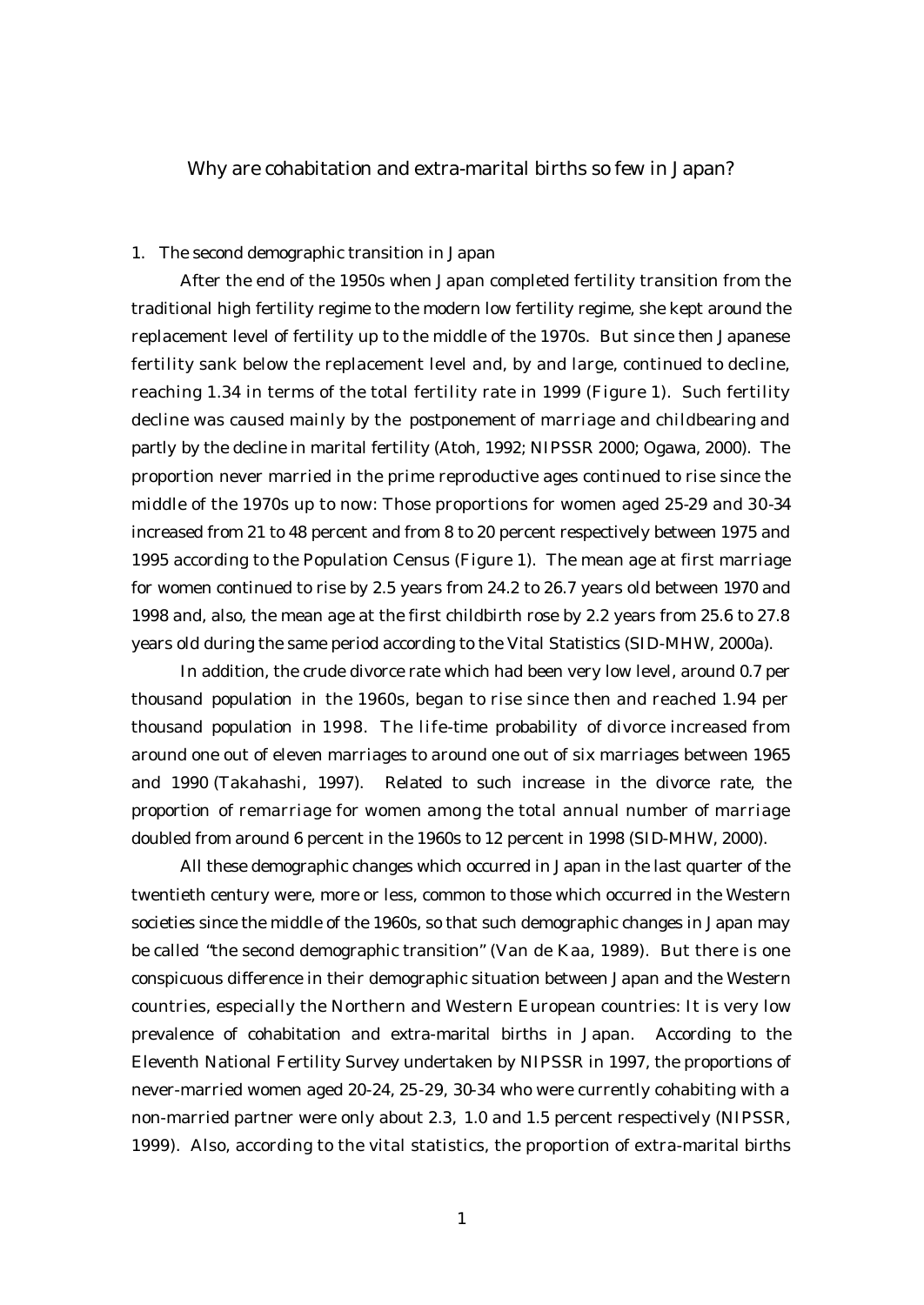among the total annual number of live births has been only one percent-level, though it has been very moderately increasing (SID-MHW, 2000a). In contrast with Japan, the proportion of extra-marital births has been rising tremendously among all the Western societies in these thirty years, though there is currently a large difference in this proportion among them: between about 39 to 62 percent for the Nordic countries and about 4 to 15 percent for the Southern European countries in 1999 (Council of Europe, 2000). It is clear that behind such remarkable increase in the extra-marital births there has been a corresponding increase in cohabiting couples (United Nations, 1991; UNECE, 1997 2001).

Then, the question is why cohabitation and extra-marital births are so few in Japan which has had similar trends with the Western societies with respect to other demographic characteristics. This question deserves pursuing for the sake of shedding light on root-causes of very low fertility in Japan, because there is currently a strong positive cross-national correlation between the proportion of extra-marital births and the total fertility rate (Figure 2).

2. Why have cohabitation and extra-marital births increased so much in the Western societies?

Up to the middle of the 1960s, cohabitation and having extra-marital births have not been popular even in the Western societies. But they have continued to increase since then. Then, why have cohabitation and extra-marital births increased so much in the Western societies since then? There are at least there possible explanations for this question.

The first one is a technological explanation (Van de Kaa, 1989; Preston, 1987). The oral contraceptive pill was developed and came to be prevalent in the middle of the 1960s in the Western societies. The pill is different from other contraceptive methods which had been popular in the Western societies before the introduction of the pill, such as withdrawal (coitus interuptus), douche, or female clinical methods like diaphragm, foam or tablet, in the point that it was a female-dominant, coitus-free, easy-to-use and very effective method. With this method more Western women came to control their pregnancies and births as they wish without depending upon their partner. The availability of the pill is thought to have promoted "sex revolution", that is, the rising of sex experiences among unmarried youth and cohabitation, because it led to the reduction of the fear of unwanted pregnancies among unmarried women. The increase of extra-marital births seems to have occurred after the sufficient increase of cohabitation, or in other words, after cohabitation was accepted in a society as a way of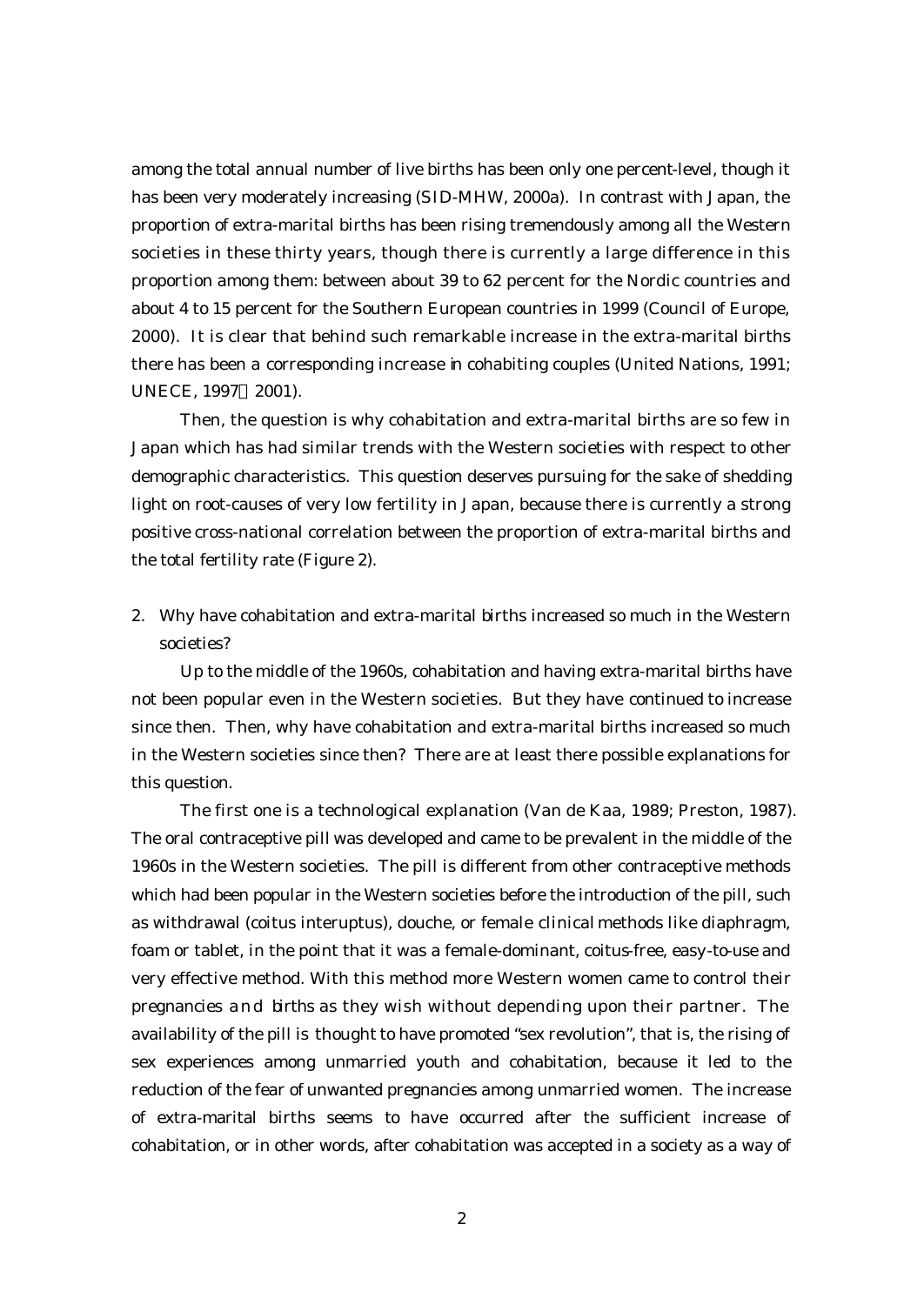life for the youth.

The second one is an explanation by women's emancipation. More and more women have achieved longer and higher education, been engaged in gainful employment and continued to keep their job after marriage or childbearing in the Western societies since the 1960s. Wage differentials by gender have shrunk, so that women have come to be economically more independent. As women became socially and economically more equal to men, they desired to form an equal partnership with men. Since the traditional marriage form was, more or less, characterized by the breadwinner-homemaker system (Davis, 1990), more emancipated women chose to form cohabiting couples, expecting a more equal partnership in it.

The third one is an explanation by value change (Van de Kaa, 1989 and 1999; Lesthaeghe et al, 1988). Among younger people conformism with religious teachings has been weakened, confidence in the existing religious organizations has been reduced and tolerance toward anti-social behavior has increased. As younger people were more secularized, they came to cherish individual freedom of choice as opposed to existing institutional regulations. They came to place the highest value on the desire for self-actualization. Freed from the existing religion and morality, they began to determine their reproductive behavior as their individual rights for self-actualization. As a result, such reproductive behavior as extra-marital sex, cohabitation, extra-marital births, divorce and abortion which had been socially reproached before increased. While the age of the first demographic transition was that of "king-child", the age of the second demographic transition became that of "king-pair".

3. Why have cohabitation and extra-marital births not increased in Japan?

Now, let us turn to the question of the low prevalence of cohabitation and extra-marital births in Japan.

First, Japanese fertility transition in the 1950s was mainly brought about by the use of induced abortion which had been legalized by the Eugenics Protection Law in 1948 (: This law was renamed and revised as the Mother's Body Protection Law in 1999). Contraceptive behavior started to prevail among married couples in the 1950s, gradually replacing abortion as a chief method for fertility control in the 1950s and 60s, but the contraceptive prevalence rate among married women reached a plateau of relatively low levels (around 60 percent) in 1970s and remained there up to now (Figure 3). Among contraceptive methods the condom and the rhythm method had been the two most popular methods for a long time, followed by withdrawal, but with the gradual decline in the use of the rhythm method the condom became the single most important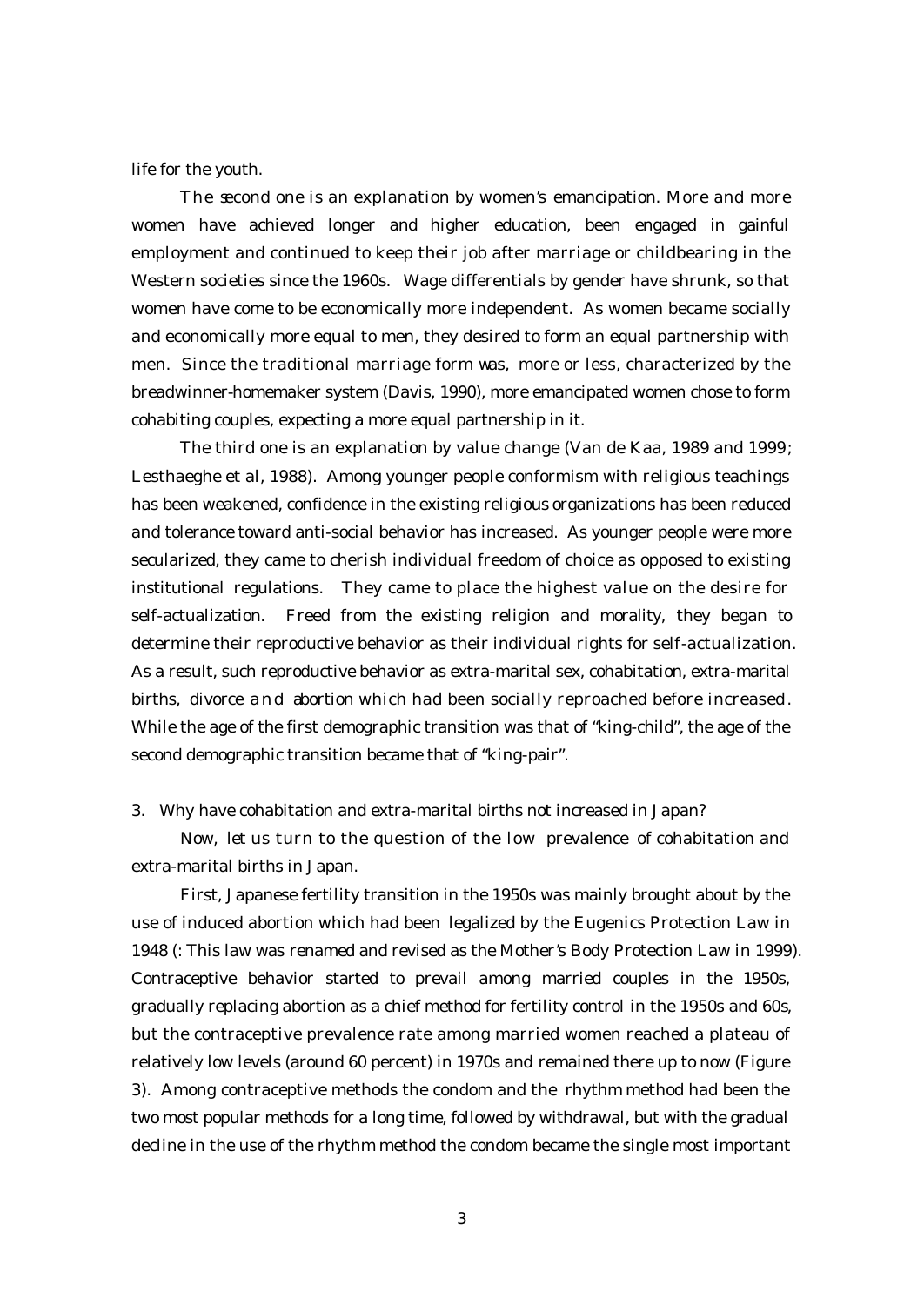method for the contemporary Japanese married couples (Table 1). The use of female-dominant and effective methods, such as the pill, IUD and female sterilization, have been limited to the minority partly because of their legal ban or legal limitation for contraceptive use. Generally speaking, Japanese married couples have been able to achieve their family size goal, about just more than two children on average, by the use of male-dominant contracaptive methods, complemented by the relying on legal induced abortion in case of contraceptive failures (Atoh, 1982).

The oral high-dose pill was authorized in the 1960s for clinical purpose, but the oral low-dose contraceptive pill had long been banned and only in 1999 was authorized. Only a few percent of married couples had used the oral high-dose pill for contraceptive purpose before the legalization of the low-dose pill. Even after the legalization of the low-dose pill, the use of the pill did not increase among married couples (PPRC, 2000) (Table 1). It is difficult to guess real reasons why the low-dose contraceptive pill has not been legally authorized for a long time in Japan. But the fact itself seems to have reflected, first, conservative attitude among medical people, who had the decisive power to authorize the pill in the administrization of the Ministry of Health and Welfare, toward reproductive freedom for women, especially unmarried women. Second, feminism movement has been weak in this field, too, in Japan, compared with other developed countries. This may be related to the fact that even highly educated women did not want to use available female-dominant contraceptive methods maybe due to their own conservatism or hesitancy to take an initiative in sex-related matters.

Even without the high availability of the pill, "sex revolution" occurred in Japan, too. According to time-series surveys on sexual behavior among students at various levels, the proportion of those who had sexual intercourse has increased at each level of schools in the 1980s and 90s (Figure 4). Among the unmarried people the main contraceptive methods are also overwhelmingly male-dominant ones such as the condom and withdrawal which have been popular among married couples (JASE, 2000; PPRC, 2000). Partly because of this, the level of sexual activities among the single youth in Japan lagged far behind than in the Western societies: the proportion of women aged 20 having had sexual intercourse is at most 50 percent in Japan, while 80 to 100 percent in many Northern and Western European countries (JASE, 2000; PPRC, 2000; NIPSSR, 1999; United Nations, 1991 and 2000). In accordance with the increase in sexual activities among the single, the number of pregnancies among single women aged high teens seems to have increased, judging from the fact of the increase in the rate of registered number of induced abortions for them from 3.1 to 9.1 per thousand population between 1975 and 1998 (SID-MHW, 2000b). Also, the proportion of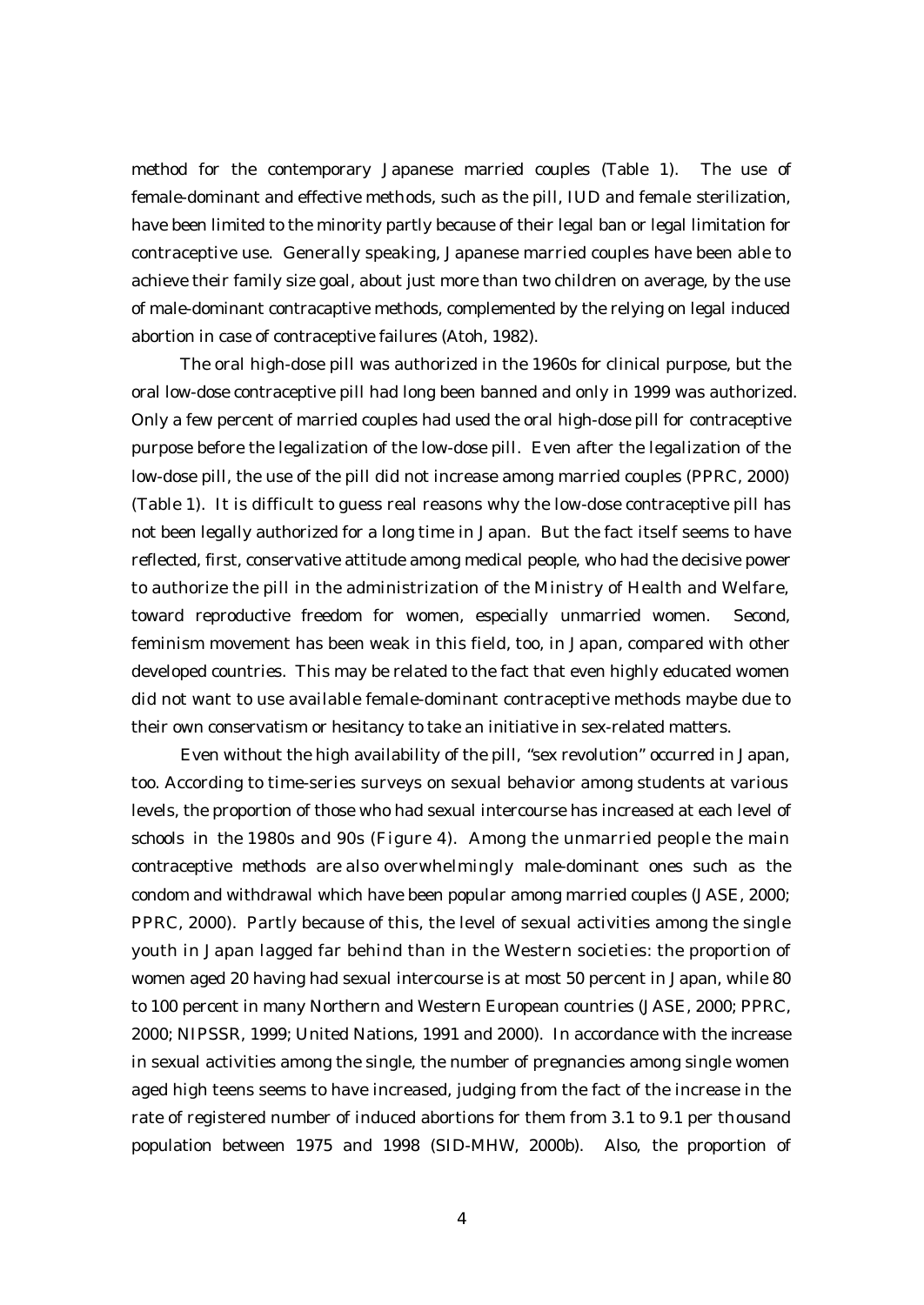"shotgun marriage", that is, marriage with a pre-marital pregnancy, has increased probably in order to evade illegitimate births (Otani, 1993).

Under the situation in which the prevalence of female-dominant, effective and easy-to-use contraceptive methods, such as the pill, is low, pre-marital sexes and cohabitation would have a high risk of unwanted pregnancies and births, which would be accompanied, in turn, by the interruption of educational and/or occupational career for women unwillingly. Therefore, there is a possibility that a low prevalence of the low-dose pill affected by its long-term legal ban has been conducive to a low prevalence of cohabitation and extra-marital births in Japan.

Secondly, it is true that Japanese women have been socially and economically emancipated. More women have come to achieve higher education and the gender gap of educational attainment have shrunk in postwar years in Japan. More than 90 percent of female graduates of compulsory schools are enrolled in high schools since around the middle of the 1970s, and about 50 percent of those graduates advance to at least two-year colleges and just more than 25 percent of them advance to four-year universities (Figure 5). There has been an increasing tendency for female students to choose departments of universities that are useful for occupational career and are competitive with male students, such as laws, economics, engineering, medicine and pharmacy rather than literature, arts and home economics (DSSP-MOE, 2000). Women's labor force participation rates have increased since the middle of the 1970s at least up to the end of the bubble economy in the early 1990s (Figure 6). Wage differentials by gender have shrunk dramatically up to now (MOL, 2000).

Also, value systems on gender roles and families have changed gradually in this quarter of a century. Survey data collected before the middle of the 1970s showed that almost 80 percent of respondents, male or female and old or young, agreed with such views as "Women would better marry", "Men work outside, women keep home" and "It is not allowable to get divorced, even if you are not satisfied with your spouse". According the subsequent surveys, those proportions continued to decline and reached 40 to 60 percent-levels in the 1990s (Atoh, 1997) (Table 2). Also in the same period, the proportion of those who supports the view that women should continue their job even after their childbearing have increased from only about 10 percent-level to about 30 percent-level (Table 3).

Thus, Japanese women have changed their attitude as well as their behavior regarding their social and familial roles, though these changes have been gradual. But even highly-educated and/or professional unmarried women aged 20s and 30s have hardly dared to cohabit with their partner. This may be partly due to their hesitancy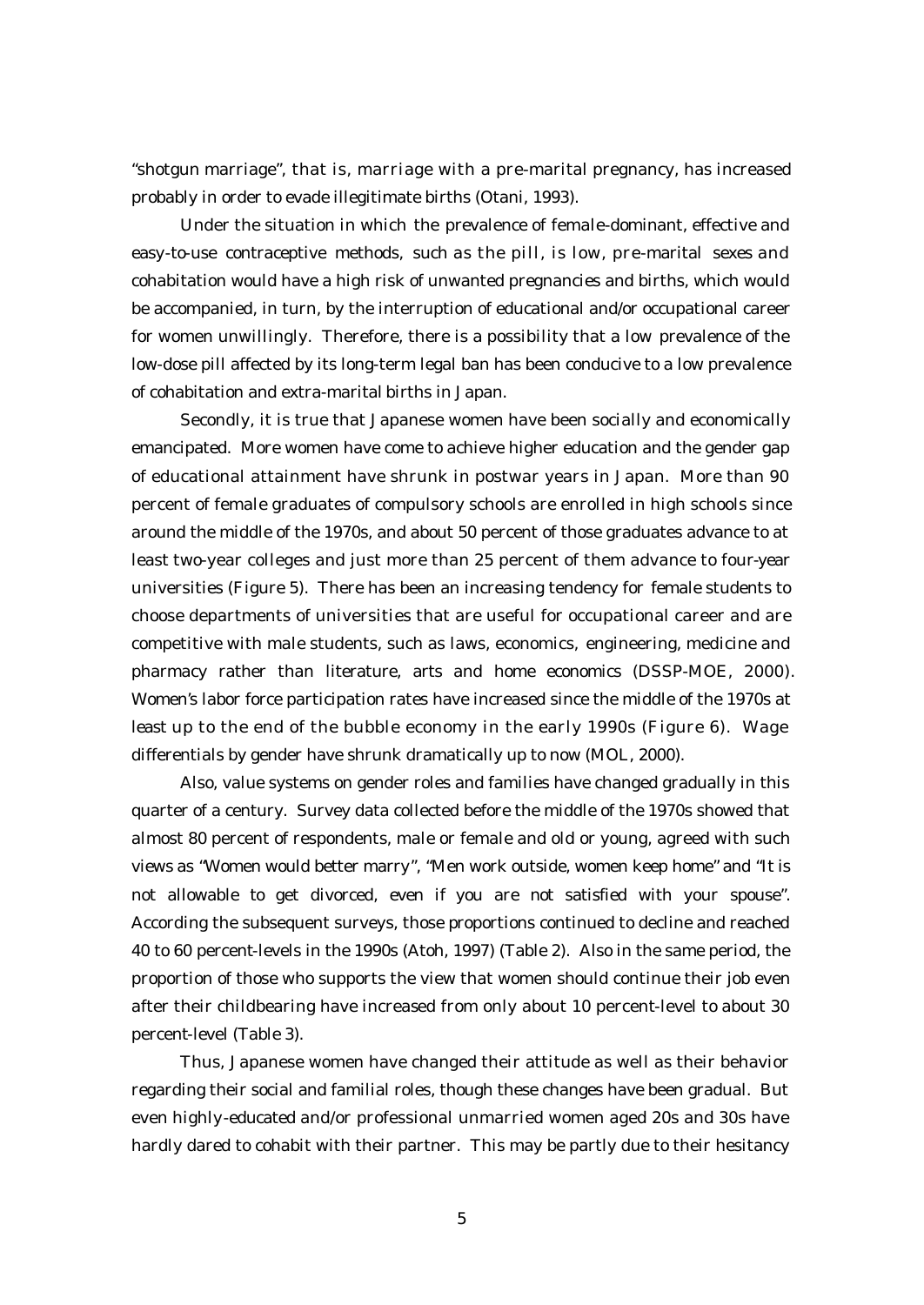to take initiative in sex and contraception, as was mentioned before, but also due to their expectation of traditional gender role division even in cohabiting couples, similar to married couples. According to a series of the National Time-Use Surveys, the average time spent by working married men for household chores, childcare and other family matters was only about ten minutes for weekdays and just less than one hour for Sundays in the 1990s (Table 4). The proportion of men's time spent for those family matters in Japan seems to be the lowest among developed countries (Figure 7). The data from another survey showed that about two out of three unmarried women aged 18 to 49 said that they hesitated to get married because they might have less freedom or they thought marriage and work and hobbies were not easily compalible (Atoh, 1998). Also, the same data showed that about three out four of the same women thought that once they get married they would have to mainly carry the responsibility of house-keeping and childcare (Atoh, 1998).

Such reality that men's share in household work and childcare is extremely limited in married lives and such women's deep consciousness of the fixed gender-role division may have been condusive for deterring unmarried women to form even cohabiting couples.

Thirdly, the data from a series of national surveys on views on religion and general morality for the general public showed that changes in general morality among the Japanese people have been very moderate in the four decades after the Second World War (IMS, 1994; Atoh, 1997). Certainly, people's religious sentiment has been gradually weakened in general and they have come to have greater interest in personal life rather than in social and national affairs. For example, the data showed that the proportion of the respondents who replied "I venerate my ancestors" have gradually decreased from 77 percent in 1953 to 65 percent in 1993 (Figure 8). Also, the data on "philosophy about personal life" showed that in 40 years from 1953 and 1993 the respondents in favor of "living a life fitting my taste rather than seeking desire for money and fame" increased by 20 percent and those who supported "living a take-it-easy life, spending each day nonchalantly" increased by 15 percent, while those who supported "living cleanly and righteously, forcing out all eveils in a society" and "living a diligent life to seek fame" and "devoting myself for the benefit of society instead of thinking solely about myself" decreased (Figure 9). In this sense, secularism and individualism have progressed also in the postwar Japan, though very moderately.

However, the change does not appear to be so large in Japan as in the Western societies where people place priority on the rights and freedom of individuals before anything else. For instance, the data regarding a question comparing individual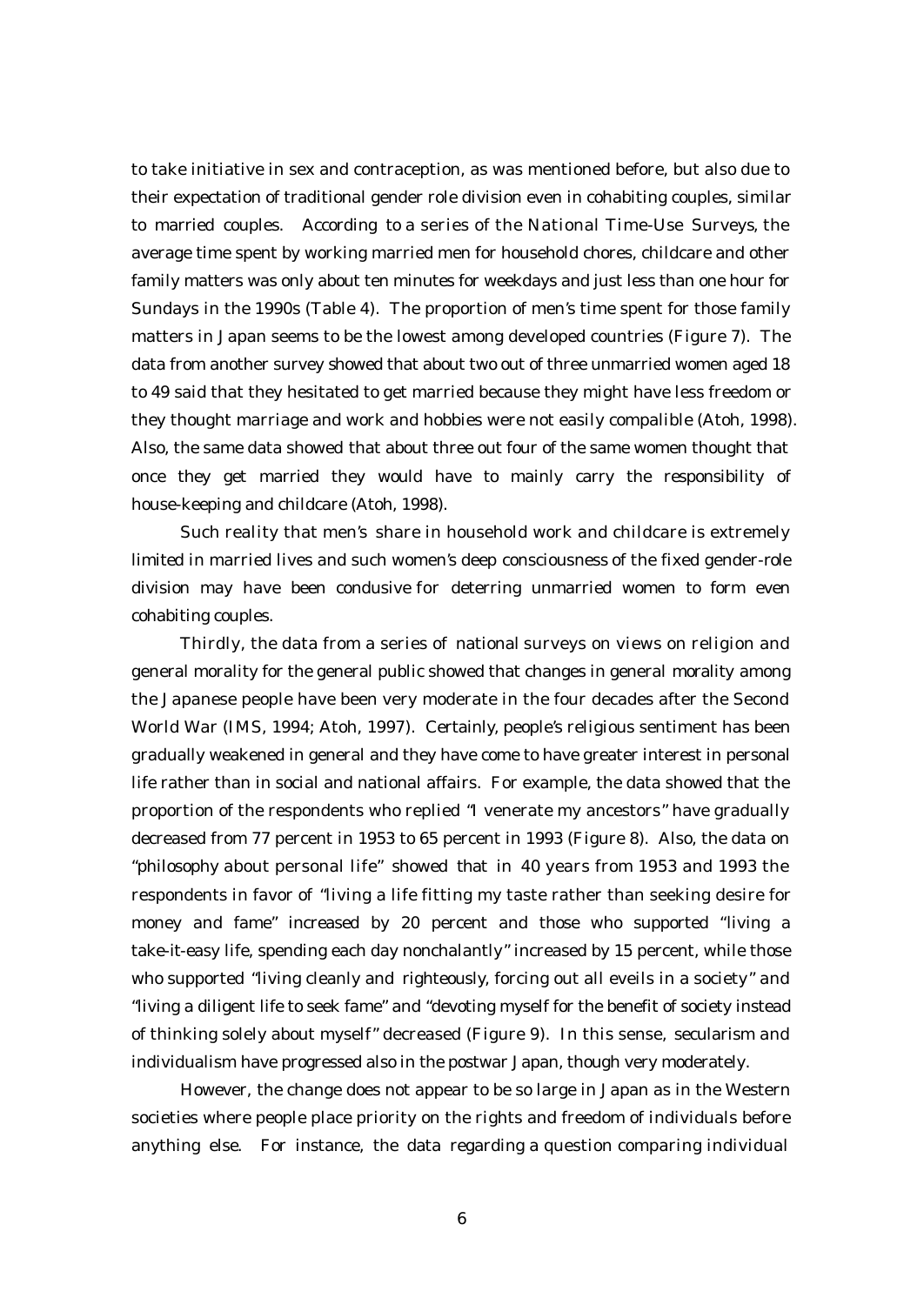happiness with the status of entire Japan showed that in 40 years between 1953 and 1993 those who replied "It is only when Japan is improved that individuals become happy" decreased a little and those who replied "Japan becomes better only when individuals are happy" did not show any notable change (IMS, 1994). Another survey data for the youth showed that the rates of replies to the question on alternative attitudes between "The most important thing is to satisfy my own life" and "Satisfying my own life is not sufficient, and I would like to do things useful to society" remained almost unchanged for 15 years between 1977 and 1992 (YS-PMO, 1994).

Individuation seems to have not so much evolved as to break down traditional familism in Japan in which lineal parent-children relationships are regarded as more important than husband-wife (or man-woman) relationships probably, having its roots in the stem family system in the pre-modern Japan (Morioka, 1993). Traditional familism seems to bind even the mind and behavior of young people in the contemporary Japan.

First, a series of surveys on reproductive behavior undertaken in 1980s and 90s revealed that almost 40 percent of unmarried women aged 20s and 30s had had no boy friends and almost 50 percent of unmarried men aged 20s and 30s had had no girl friends (NIPSSR, 1999). According to another survey, about 70 percent of unmarried women having no boy friends said that they were not daring to look for their partners by any means (Atoh, 1998).

Secondly, about 80 to 85 percent of unmarried working women aged 20 to 34 stay at their parent's home (Atoh, 1998). Among them about 60 percent said that they stayed there because it is economically difficult to live independently (Table 5). But judging from the fact that about 40 percent of those aged 30s who could live their own life independently if they desired so pointed to such economic reason, it is difficult to regard them as a reserve group for becoming independent from their parents. Among those who live away from their parents, only about the half said that they lived alone because they wanted to become economically and/or mentally self-reliant. All these data suggest that the orientation of self-reliance or independence from parents' influence is very weak among young women.

If most of the young working women in the contemporary Japan is still bound by traditional familism, then it is very natural that they do not dare to live alone and eventually cohabit their partners.

4. Concluding Remarks

We have discussed why cohabitation and extra-marital births had hardly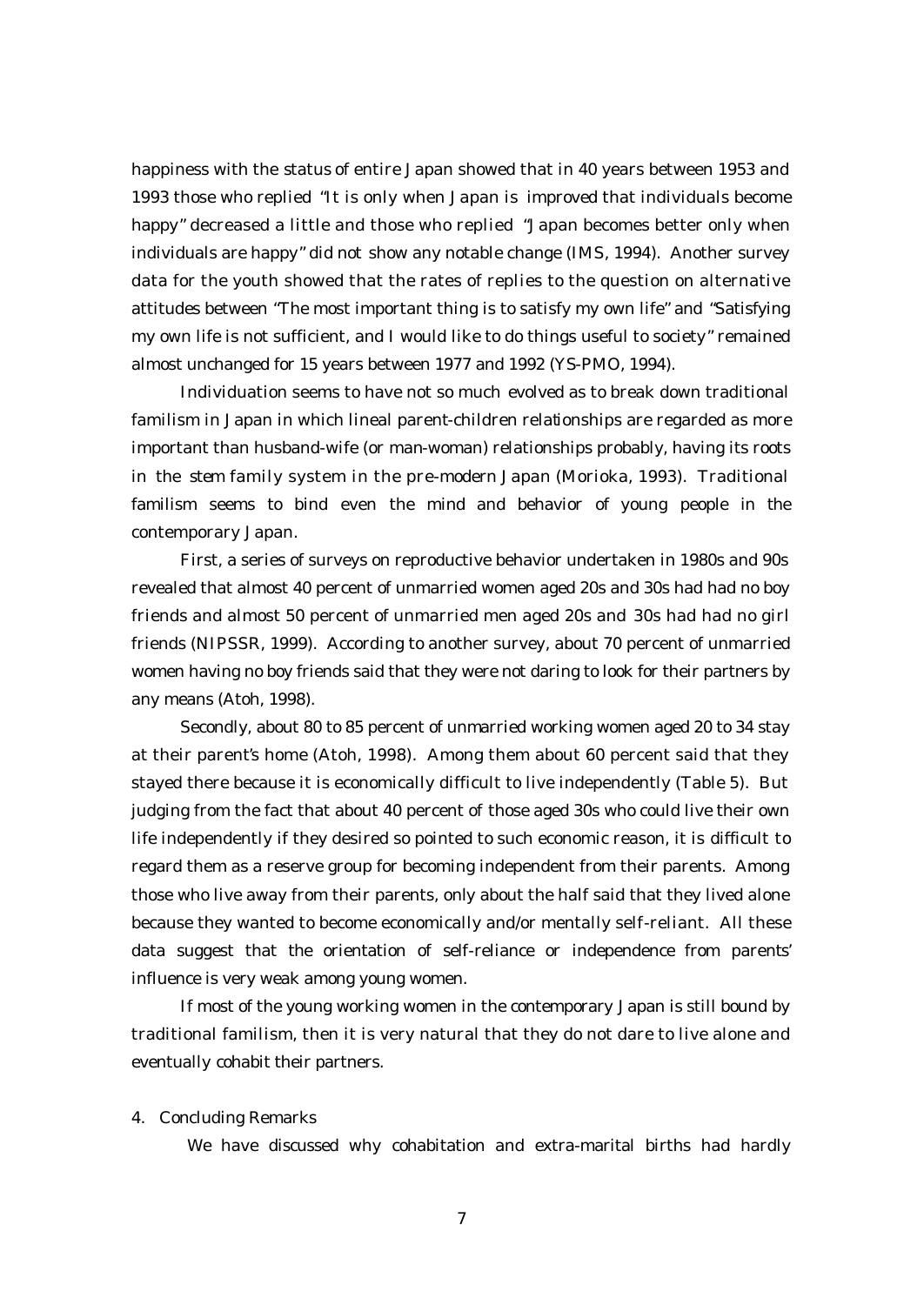increased in Japan in the last quarter of the twentieth century, notwithstanding she had had such demographic changes similar to the Western countries as the rising proportion of the single people, the continuous postponement of marriage and childbearing, the increasing divorce rate and fertility decline far below replacement level.

 First, the low availability of female-dominant, effective and easy-to-use contraceptive methods, such as the oral pill, due to their legal limitation seems to have been partly responsible for this phenomenon in the sense that unmarried Japanese women would face the higher risk of unwanted pregnancies than those in the West if they cohabit. But behind their legal limitation was there conservative attitude connected with traditional familism among medical people as well as among many women.

Second, Japanese women have been emancipated socially and economically and their attitude toward gender roles in a family and in a society have changed gradually. But these changes have not led to the increase of cohabiting couples. This may be partly due to their conservative attitude toward sex and contraception but also partly due to their expectation of traditional gender role division even in cohabiting couples which is related to such reality as the very limited sharing of household chores and childcare by husbands in married couples.

 Third, secularism and individualism have progressed very gradually in the postwar Japan, but individuation seems to have not so much evolved as to break down traditional familism in which lineal relationships are regarded as more important than husband-wife relationships, having its roots in the stem family system in the pre-modern Japan. The fact that more than 80 percent of unmarried working women aged even early 30s cohabit with their parents seems to show that they feel more comfatable at their parents' home and they have very weak motivation to leave it and form a cohabiting couple.

8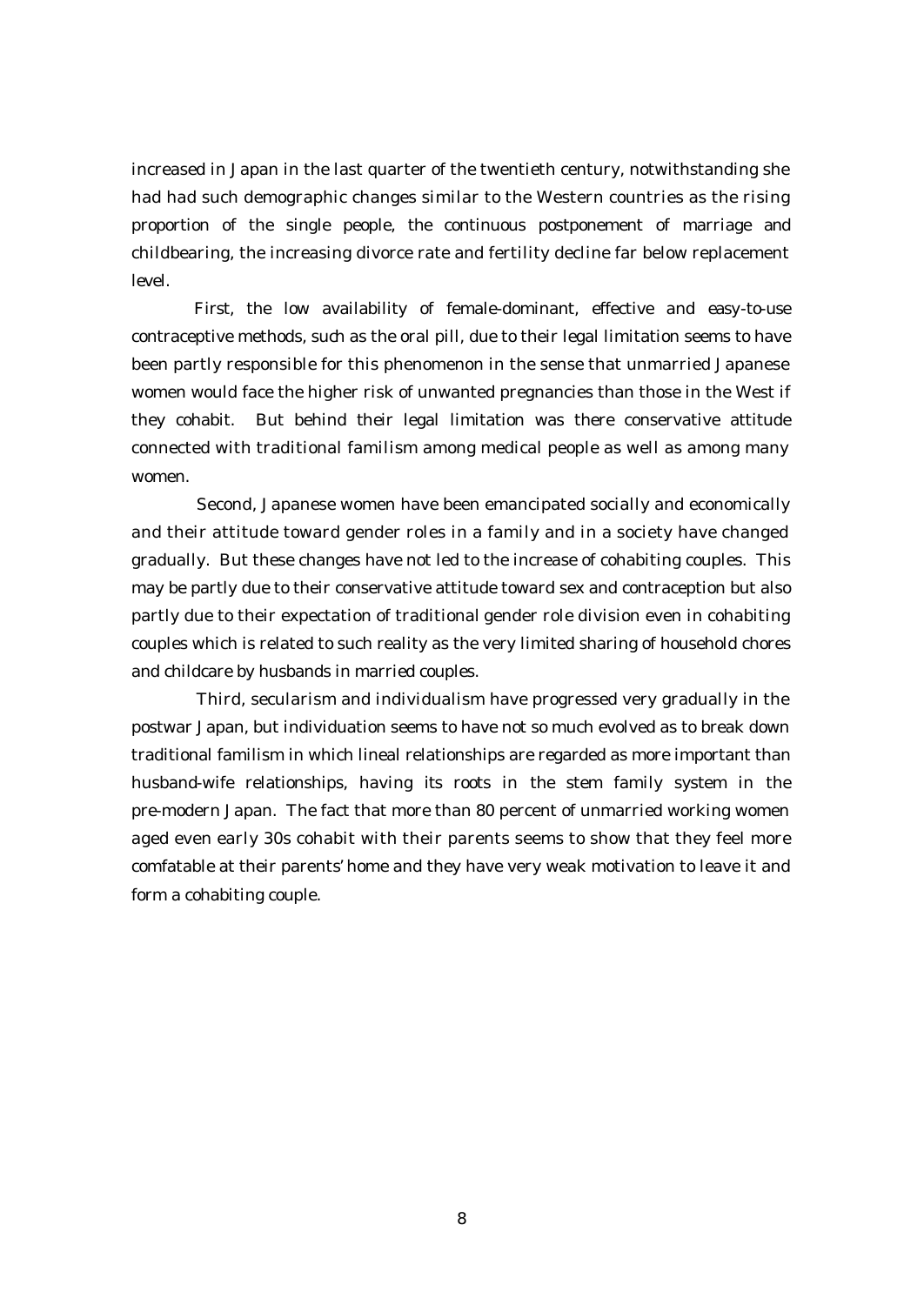## Reference

- Atoh, Makoto, 1982. "The Comparison of Fertility Control Behavior between Japan and the United States: The Analysis of Unplanned Births," The Journal of Population Problems, No.161, pp.18-38 (Japanese).
- Atoh, Makoto, 1992. "The Recent Fertility Decline in Japan: Changes in Women's Roles and Status and Policy Implications," Population Problems Research Council, The Population and Society of Postwar Japan Based on Half a Century of Surveys on Family Planning, Tokyo: The Mainichi-Newspapers, pp.51-72.
- Atoh, Makoto, 1997. "Very Low Fertility in Japan and Value Change Hypotheses," The Journal of Population Problems, 53-1, pp.3-20 (Japanese).
- Atoh, Makoto, 1998. "Traditional Family Values of Unmarried Women In Relevance to the Phenomenal Rise in the Proportion Never Married ," in PPRC, The Summary of the Twenty-fourth National Survey on Family Planning: The Future of the Family-Beyond Gender, Tokyo: The Mainichi Shimbun, pp.117-150.
- Council of Europe, 2000. Recent Demographic Developments in Europe, Strasbourg.
- Davis, Kingsley, 1990. "Wives and Work: The Sex Role Revolution and its Consequences," Population and Development Review, 10-3, pp.397-417.
- Division of Statistics and Survey Planning, Ministry of Education (DSSP-MOE), 2000. A Summary of Statistics of Education. Tokyo.
- Institute of Mathematical Statistics (IMS), 1994. Study on Japanese Nationality-9th National Survey 1993, Tokyo: Institute of Mathematical Statistics Report No.75 (Japanese).
- Japanese Association of Sex Education (JASE), 2000. Sexual Behavior among the Youth: The Report of the Fifth Survey for Students in Junior High-schools, High-schools and Universities, Tokyo (Japanese).
- Lesthaeghe, Ron J. et al., 1988. "Cultural Dynamics and Economic Theories of Fertility Change," Population and Development Review, 14-1, pp.1-46.
- Ministry of Labor (MOL), 2000. The Basic Statistical Survey on Wage Structure Tokyo.
- Morioka, Kiyomi, 1993. Contemporary Theories of Family Change, Tokyo: Minerva-Shobo (Japanese).
- National Institute of Population and Social Security Research (NIPSSR), 1999. The Eleventh Japanese National Fertility Survey, Vol. : Attitudes toward Marriage and the Family among the Unmarried Japanese Youth, Tokyo (Japanese).
- National Institute of Population and Social Security Research (NIPSSR), 2000. Latest Demographic Statistics 2000.
- Ogawa, Naohiro, 2000. "Women's Career Development and the Timing of Births: The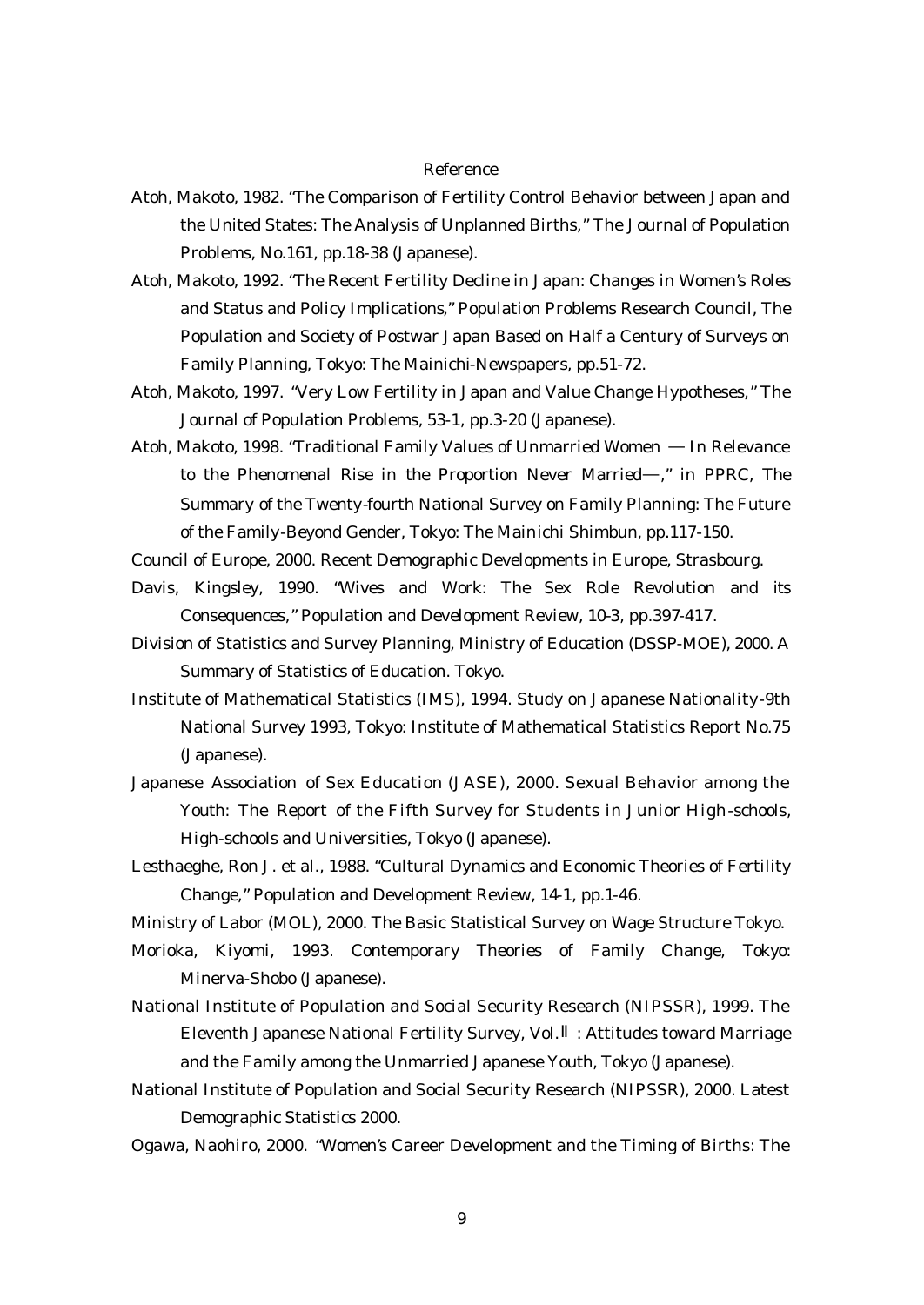Emergence of A New Fertility Mechanism?," in PPRC, The Population of Japan: An Overview of the 50 Postwar Years, pp.131-156.

- Otani, Kenji, 1993. The Analysis of Fertility in the Contemporary Japan. Kansai University Press (Japanese).
- Population Problems Research Council (PPRC), 2000. The Population of Japan: An Overview of the 50 Postwar Years, Summary of Twenty-fifth National Survey on Family Planning. Tokyo: The Mainichi Shimbun.
- Preston, Samuel, 1987. "Changing Values and Falling Birth Rates," in Kingsley Davis et al. (eds.), Below-Replacement Fertility in Industrialized Societies: Causes, Consequences, Policies. New York: The Population Council, pp.176-195.
- Public Relations Office, the Prime Minister's Office (PRO-PMO), 1972, 1982 and 1992. Opinion Surveys on Women.
- Statistics and Information Department, Ministry of Health and Welfare (SID-MHW), 2000a. The Vital Statistics 1998, Vol. , Tokyo.
- Statistics and Information Department, Ministry of Health and Welfare (SID-MHW), 2000b. The Report of Statistics on the Protection of Mother's Body for 1998.
- Takahashi, Shigesato, 1997. "Life-cycles of Japanese Women by Life-course Patterns" in Atoh, M et al. (eds.), Population Change and The Family, Tokyo: Taimeido, pp.70-78 (Japanese).
- United Nations, 1991. World Population Monitoring 1991, New York.
- United Nations, 2000. World Population Monitoring, 2000: Population, Gender and Development (draft). A Report presented at the Commission on Population and Development: 33rd session (27-31 March 2000).
- United Nations Economic Commission for Europe (UNNECE), 1997-2001, Fertility and Family Surveys in Countries of the Region: Standard Country Reports, New York: United Nations.
- Van de Kaa Dirk J., 1989. Europe's Second Demographic Transition, Population Bulletiru 42-1. Population Reference Bureau.
- Van de Kaa, 1999. "Europe and its Population: The Long View," European Population Conference, European Populations: Unity in Diversity, Kluwer Academic Publishes, pp.1-50.
- Youth Section, Prime Minister 's Office (YS-PMO), 1994. Japanese Youth Seen in Comparison with Youth of the World: Fifth World Youth Value Survey, Tokyo (Japanese).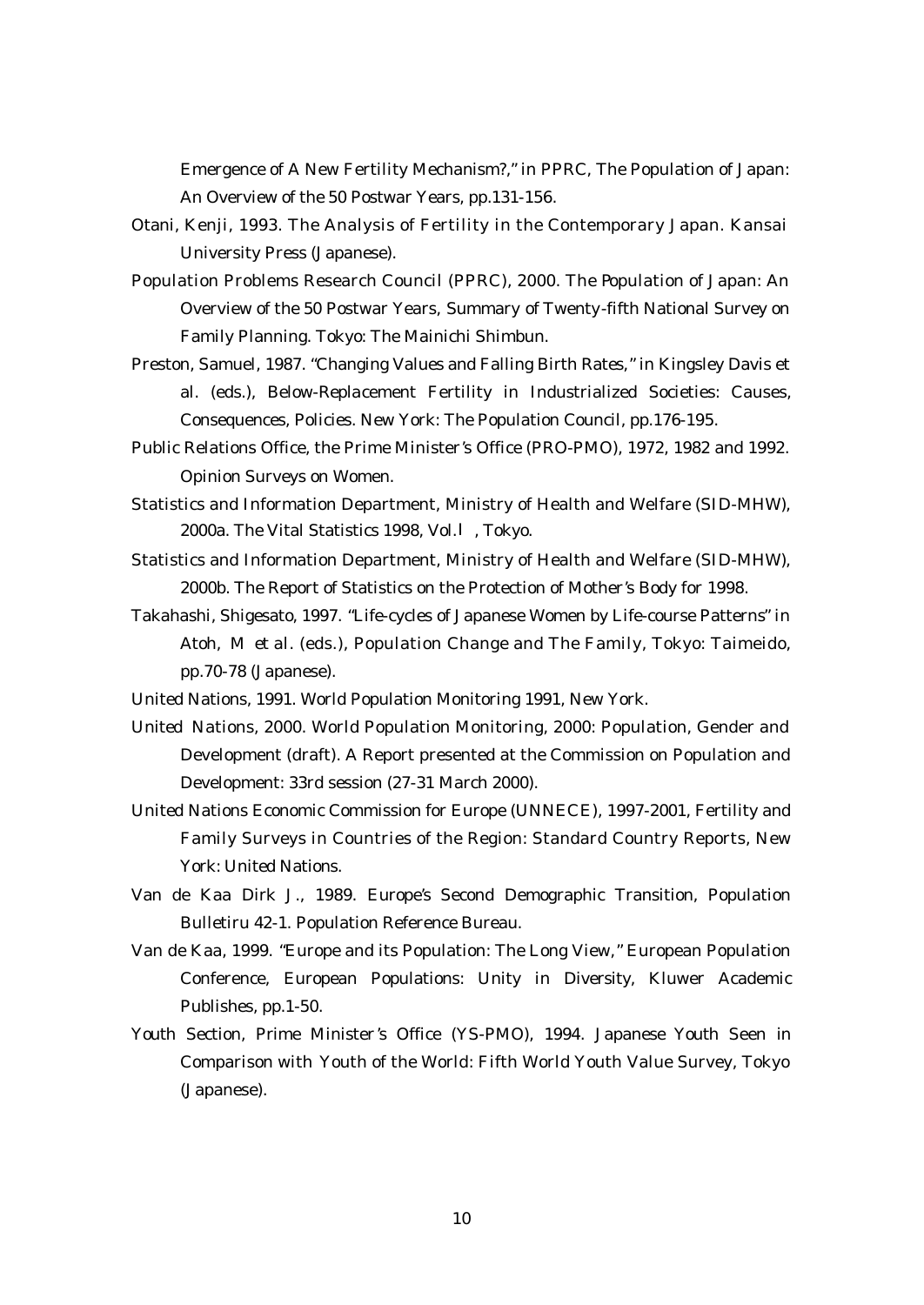| Contraceptive<br>Methods          | 1950   | 1959   | 1969   | 1979   | 1990   | 2000   |
|-----------------------------------|--------|--------|--------|--------|--------|--------|
| Contraceptive<br>Preval ence Rate | (19.5) | (42.7) | (52.1) | (62.2) | (57.9) | (55.9) |
| Condom                            | 356    | 583    | 681    | 81.1   | 739    | 753    |
| <b>Rythm</b>                      | 27.4   | 40.6   | 339    | 23.1   | 153    | 163    |
| ID                                |        |        | 7.2    | 83     | 4.7    | 27     |
| <b>Pill</b>                       |        |        | 1, 7   | 32     | 1.0    | 1, 5   |
| Sterilization                     |        | 63     | 54     | 29     | 9.8    | 64     |
| <b>Wthdraval</b>                  | 12.7   | 11.5   | 69     | 5.2    | 6.5    | 266    |
| <b>G</b> hers                     | 42.3   | 37.6   | 19.8   | 69     | 25     | 0.9    |
| No Answer                         | 150    | 53     | 38     | 24     | 25     | 24     |
| (PPRC 2000)<br>Source:            |        |        |        |        |        |        |

Table 1. Percentage Distribution of Married Women who are Currently Practicing Contracption by Contraceptive Methods

Table 2. Attitude toward the Gender Role Division by Sex: 1972-1992.

| $\mathbf{r}$ and $\mathbf{r}$ | All the toward the dender note Levi Studi by Sex. 13/2 1302 |              |                   |               |              |                       |                     |
|-------------------------------|-------------------------------------------------------------|--------------|-------------------|---------------|--------------|-----------------------|---------------------|
|                               | Yes                                                         |              |                   |               | D K          |                       |                     |
|                               | Sub<br>-total                                               | Agree        | Sonewhat<br>agree | Sub<br>-total | di sagree    | Sonewhat Disagree     |                     |
| 1972<br>Male<br>Fenal e       | 84<br>83                                                    | 52<br>49     | 32<br>34          | 8<br>11       | 6<br>8       | $\boldsymbol{2}$<br>3 | 8<br>$\overline{7}$ |
| 1982<br>Male<br>Fenal e       | 71.1                                                        | 33 2         | 37.9              | 237           | 17.8         | 59                    | 53                  |
| 1992<br>Male<br>Fenal e       | 65.7<br>55.6                                                | 26.9<br>19.8 | 388<br>358        | 286<br>383    | 20.9<br>26.4 | 7.7<br>11.9           | 57<br>61            |

Q. Do you agree or disagree with the opinion that husbands should work outside the home and wives should keep their household?

Source: (PRS, 1972 and 1992; VAS, 1982)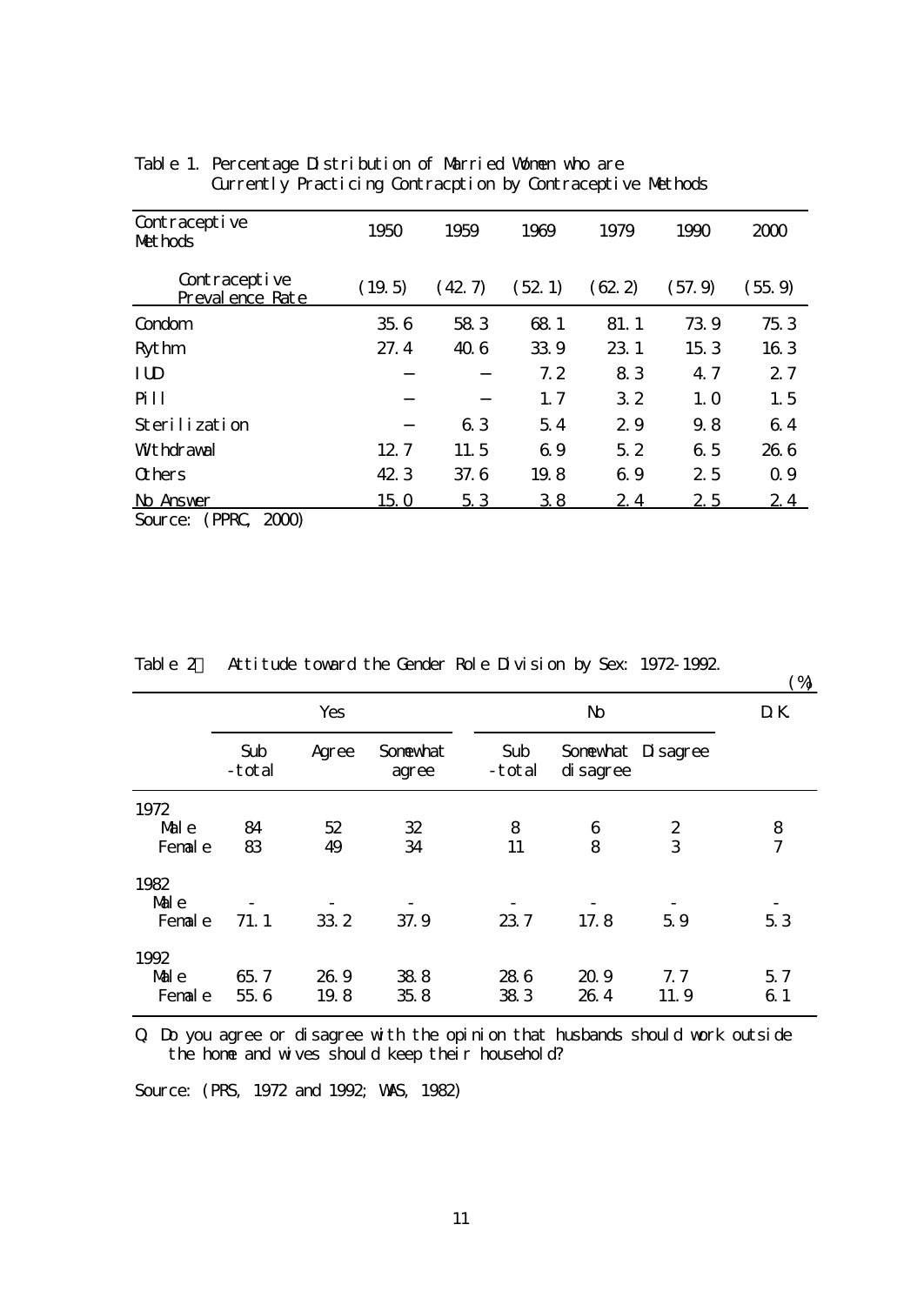|       | $\mathbf{1}$    | $\boldsymbol{2}$ | 3                         | 4                                         | 5                                 | 6, 7                |
|-------|-----------------|------------------|---------------------------|-------------------------------------------|-----------------------------------|---------------------|
|       | Never<br>have   | Urtil<br>wedding | Until<br>having a<br>baby | Resume it<br>after kid's<br><u>growth</u> | Continue it<br>even with<br>ki ds | <b>O</b> her<br>D K |
| 1972  |                 |                  |                           |                                           |                                   |                     |
| Male  | 15.9            | 262              | 156                       | 20 9                                      | 9.7                               | 11.6                |
| Fenal | 7.8             | 186              | 123                       | 39.5                                      | 11.5                              | 103                 |
| 1979  |                 |                  |                           |                                           |                                   |                     |
| Male  |                 |                  |                           |                                           |                                   |                     |
| Fenal | 7. 0            | 11.3             | 108                       | 39.2                                      | 20. 1                             | 11.6                |
| 1984  |                 |                  |                           |                                           |                                   |                     |
| Male  | 9.8             | 164              | 134                       | 361                                       | 15.7                              | 86                  |
| Fenal | 61              | 11.1             | 106                       | 45.3                                      | 20.1                              | 69                  |
| 1987  |                 |                  |                           |                                           |                                   |                     |
| Male  | 5.4             | 182              | 14 3                      | 428                                       | 12.4                              | 7.0                 |
| Fenal | 34 <sup>4</sup> | 10 <sub>2</sub>  | 11.3                      | 51.9                                      | 16 1                              | 7.0                 |
| 1992  |                 |                  |                           |                                           |                                   |                     |
| Male  | 5.7             | 148              | 15.1                      | 39.2                                      | 19.8                              | 53                  |
| Fenal | 28              | 108              | 11.1                      | 45.4                                      | 26.3                              | 36                  |
| 1995  |                 |                  |                           |                                           |                                   |                     |
| Male  | 46              | 11.1             | 12.7                      | 37.1                                      | 27.2                              | 7.2                 |
| Fenal | <u>41</u>       | 7.4              | <u> 10 8</u>              | 39.8                                      | <u>325</u>                        | 5.4                 |

Table 3. Attitude Toward Women's Occupation

Q. Which of the following opinion do you agree with? Select one.

1. Women would rather not have an occupation.

2. Women would rater have an occupation only until their marriage.

3. Women would rater have an occupation only until they have a baby.

4. Women would rather stop their occupational work at the time of their wedding or their having a baby and resume it again after their children grew up.

5. Women would rather continue their occupational work even if they had children.

6. Others.

7. DK

Source: Public Relations Section, Prime Minister's Office, Opinion Surveys on Women in 1972, 1979, 1987, 1992, and 1995.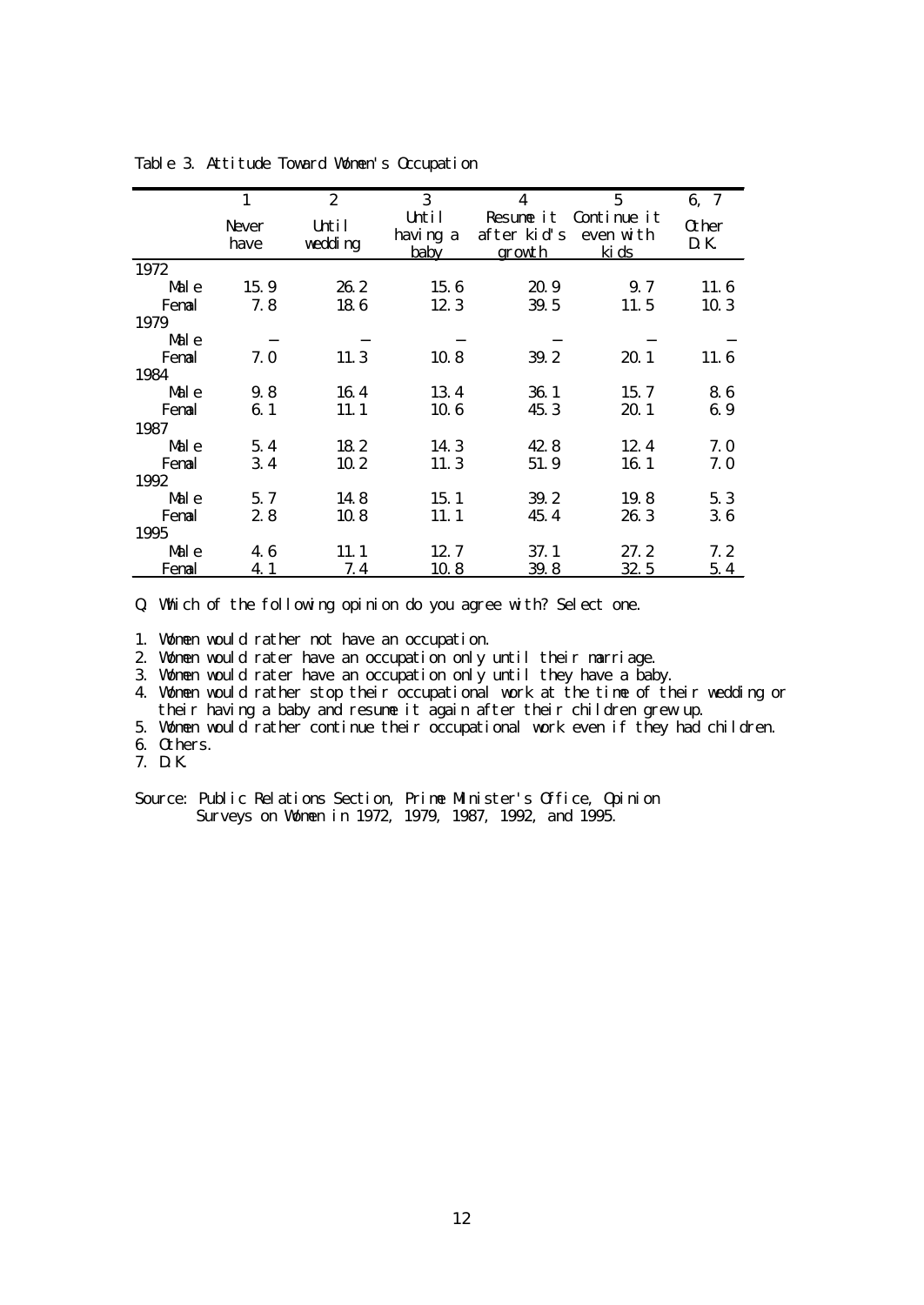|      | <u>(Unit: hours. minutes)</u> |               |                |                   |                |                |                |  |
|------|-------------------------------|---------------|----------------|-------------------|----------------|----------------|----------------|--|
| Year |                               | <b>Wekday</b> |                |                   | Sunday         |                |                |  |
|      | Type of Work                  | Male          | Fenal e        | Fenal e           | Male           | Fenal e        | Fenal e        |  |
|      |                               | Vørkers       | <b>Workers</b> | Non workers       | <b>Vorkers</b> | <b>Workers</b> | Non-workers    |  |
| 1981 |                               |               |                |                   |                |                |                |  |
|      | Total Work                    | 9.19          | 10.25          | 7.12              | 4.31           | 7.46           | 5.58           |  |
|      | Economic                      | 9.13          | 6.41           | 020               | 356            | 323            | $\Omega$ 16    |  |
|      | Household                     | 000           | 343            | 653               | 0.34           | 4.23           | 542            |  |
| 1986 |                               |               |                |                   |                |                |                |  |
|      | Total Work<br>9.32            |               | 10.19          | 7. O <sub>D</sub> | 4 O4           | 7.31           | 605            |  |
|      | Economic                      | 9.23          | 6.27           | $\alpha$ ob       | 3.18           | 244            | 008            |  |
|      | Household                     | $\alpha$ ob   | 351            | 655               | 0.45           | 446            | 5.56           |  |
| 1991 |                               |               |                |                   |                |                |                |  |
|      | Total Work                    | 9.31          | 10.14          | 7.00              | 356            | 7.10           | 5.52           |  |
|      | Economic                      | 9.19          | 6 16           | 000               | 3 <sub>0</sub> | $2\,2$         | 0 <sub>0</sub> |  |
|      | Household                     | Q 12          | 358            | 654               | 0.56           | 4.48           | 5.48           |  |
| 1996 |                               |               |                |                   |                |                |                |  |
|      | Total Work                    | 9.28          | 9.56           | 6.45              | 343            | 645            | 5.39           |  |
|      | Economic                      | 9.15          | 605            | 000               | 247            | 208            | 0.06           |  |
|      | <u>Househol d</u>             | Q 13          | 351            | 639               | 0.56           | 4 37           | 5.33           |  |

Table4. Average Time Spent for Economic and Household Work by Weekday or Sunday for Male Married Workers, Female Married Workers, and Female Married Non-Workers

Note: In the Basic Survey on Social Life, daily life activities are divided into three activities: (1)the primary ones necessary for everyone, including sleeping & dining, (2)the secondary ones, including economic work and commuting, household chores, and childcare, and (3)the tertiary ones, including leisure. In this table, the second activities (total work) are divided into economic and household works.

Source: Bureau of Statistics, Management and Coordination Agency, Japan, The Report on the Basic Survey on Social Life in 1981, 1986, 1991 and 1996.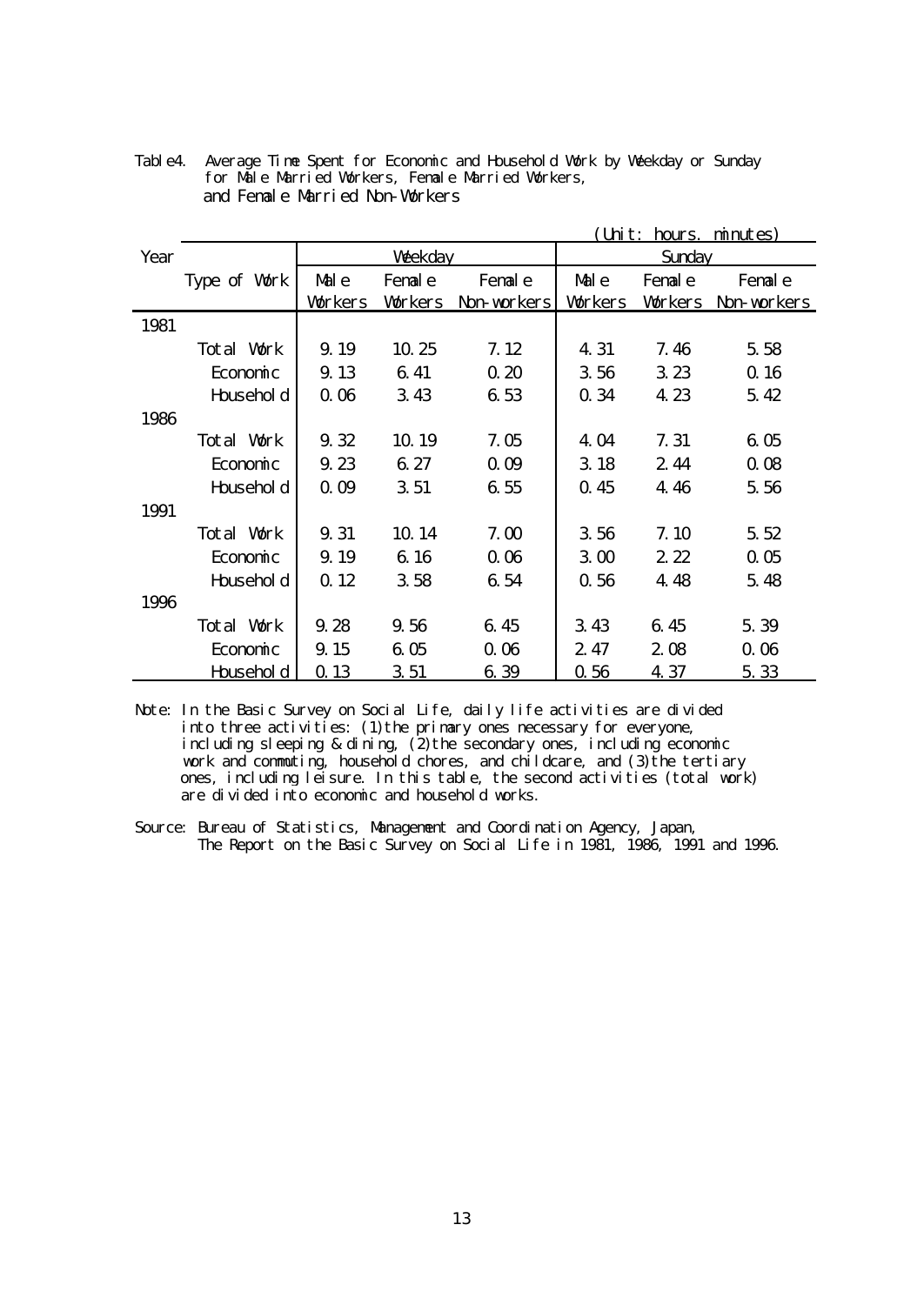Table 5: Why Don't You Live Alone?

| Reasons for NOT becoming                                 | Age          |             |             |              |             |             |            |             |
|----------------------------------------------------------|--------------|-------------|-------------|--------------|-------------|-------------|------------|-------------|
| independent fromparents                                  | total        | 16 19       | 20 24       | 2529         | 30 34       | 3539        | 40 44      | 45 49       |
| Total                                                    | 100<br>(407) | 100<br>(12) | 100<br>181) | 100<br>(130) | 100<br>(49) | 100<br>(14) | 100<br>(9) | 100<br>(12) |
| 1. I want to live with my<br>parents.                    | 61           | 83          | 39          | 7.7          | 4 1         |             | 11.1       | 333         |
| 2 It is economically<br>difficult to live independently. | 57.0         | 833         | 61.9        | 600          | 36.7        | 42.9        | 66.7       | 167         |
| 3 I don't want to lower my<br>living standard            | 11.8         |             | 9.9         | 13 1         | 184         | 21.4        | 11.1       |             |
| 4 I feel safer living with<br>ny parents.                | 30 2         | 333         | 27.6        | 308          | 408         | 42.9        | 22.2       | 83          |
| 5 I can depend on my nother<br>for household work.       | 280          | 167         | 29.8        | 285          | 306         | 286         |            | 167         |
| 6 Parents prefer living<br>with me.                      | 11.8         | 16.7        | 9.4         | 123          | 122         | 286         | 11.1       | 167         |
| Parents do not allow me<br>7.<br>to leave the house.     | 15.7         | 16.7        | 182         | 123          | 22.4        | 14 3        |            |             |
| 8 Ochers                                                 | 120          | 25.0        | 12.7        | 7.7          | 14 3        |             | 22.2       | 333         |
| 9 <sub>M</sub>                                           | 20           |             | 1.1         | 31           | 20          |             |            | 83          |

N.B. Unmarried working women who live with their parents, only.

Multiple-choice responses up to two.

Source: (Atoh, 1998)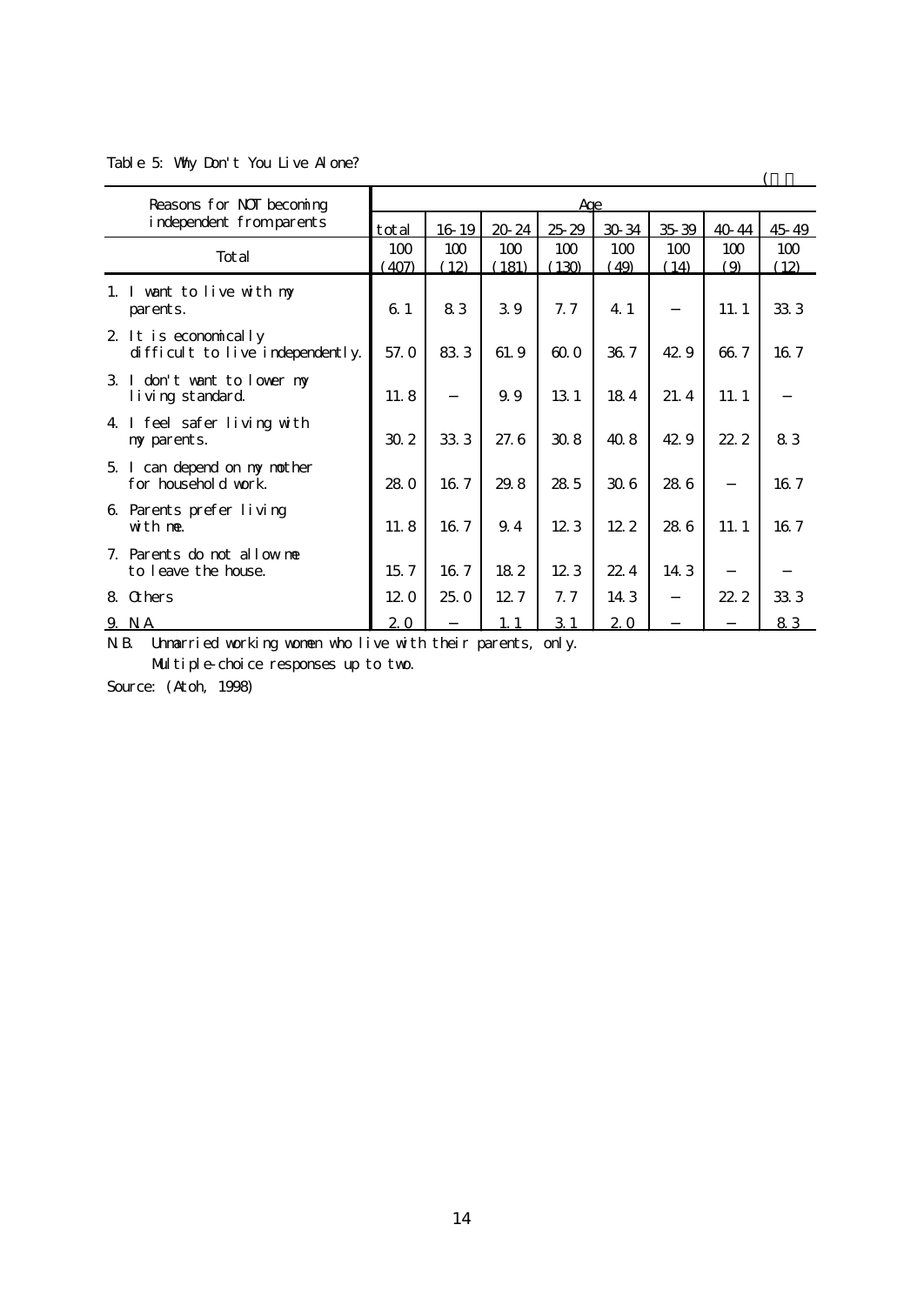

Figure 1 Trends in the Total Fertility Rate and the Proportion of Women Never Married by age

 Source: Ministry of Health and Welfare, Vital Statistics; Management and Coordination Agency, Population Census.

Figure 2. The Proportion of Extra-marital Births and the Total Fertility Rate: 1995



Source: Council of Europe, Recent Demographic Developmens in the Menber States of the Council of Europe, 1995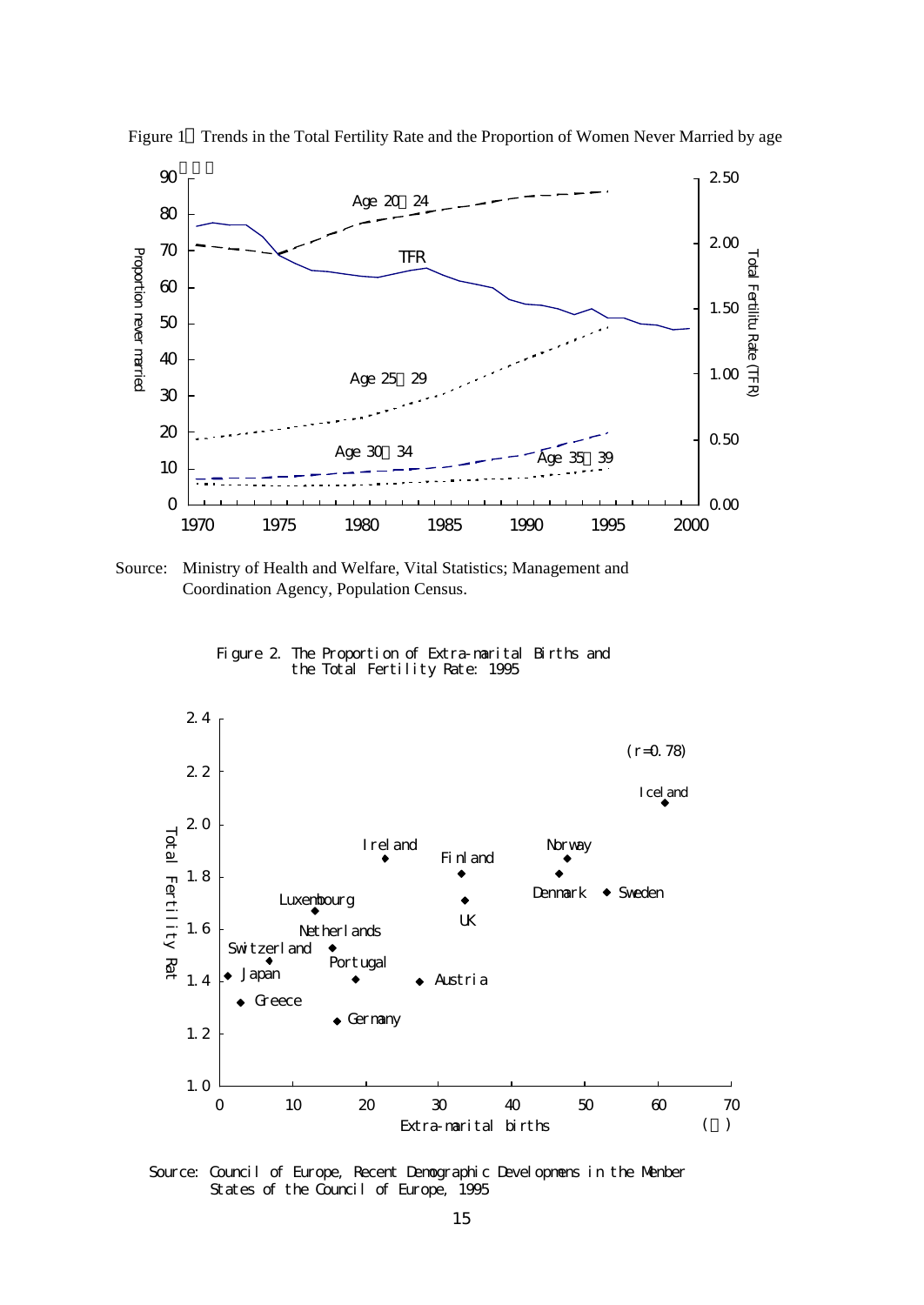







Source: (JASE, 2000)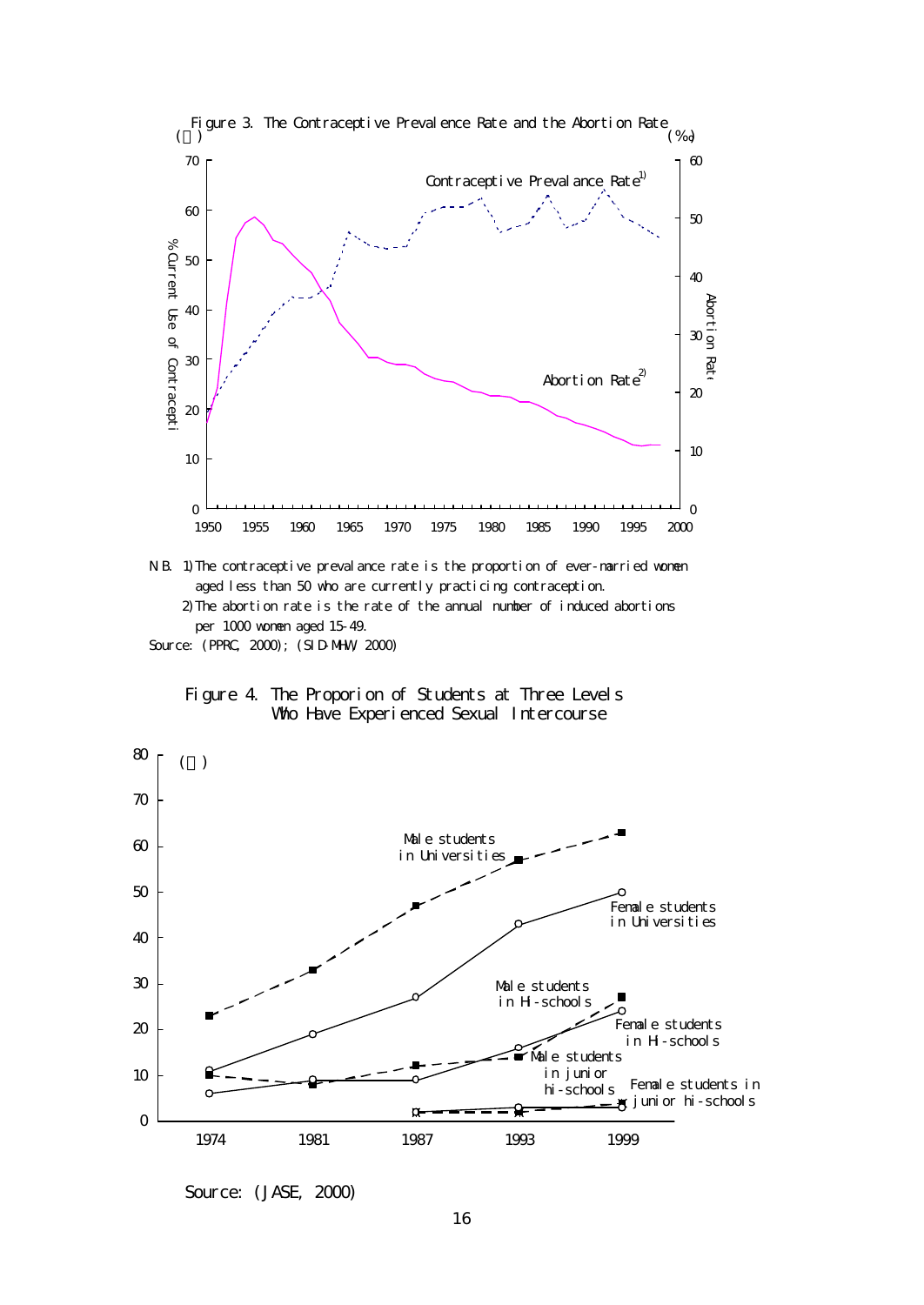



Source: Division of Statistics and Survey Planning, Ministry of Education, Japan, A Summary of Statistics of Education.





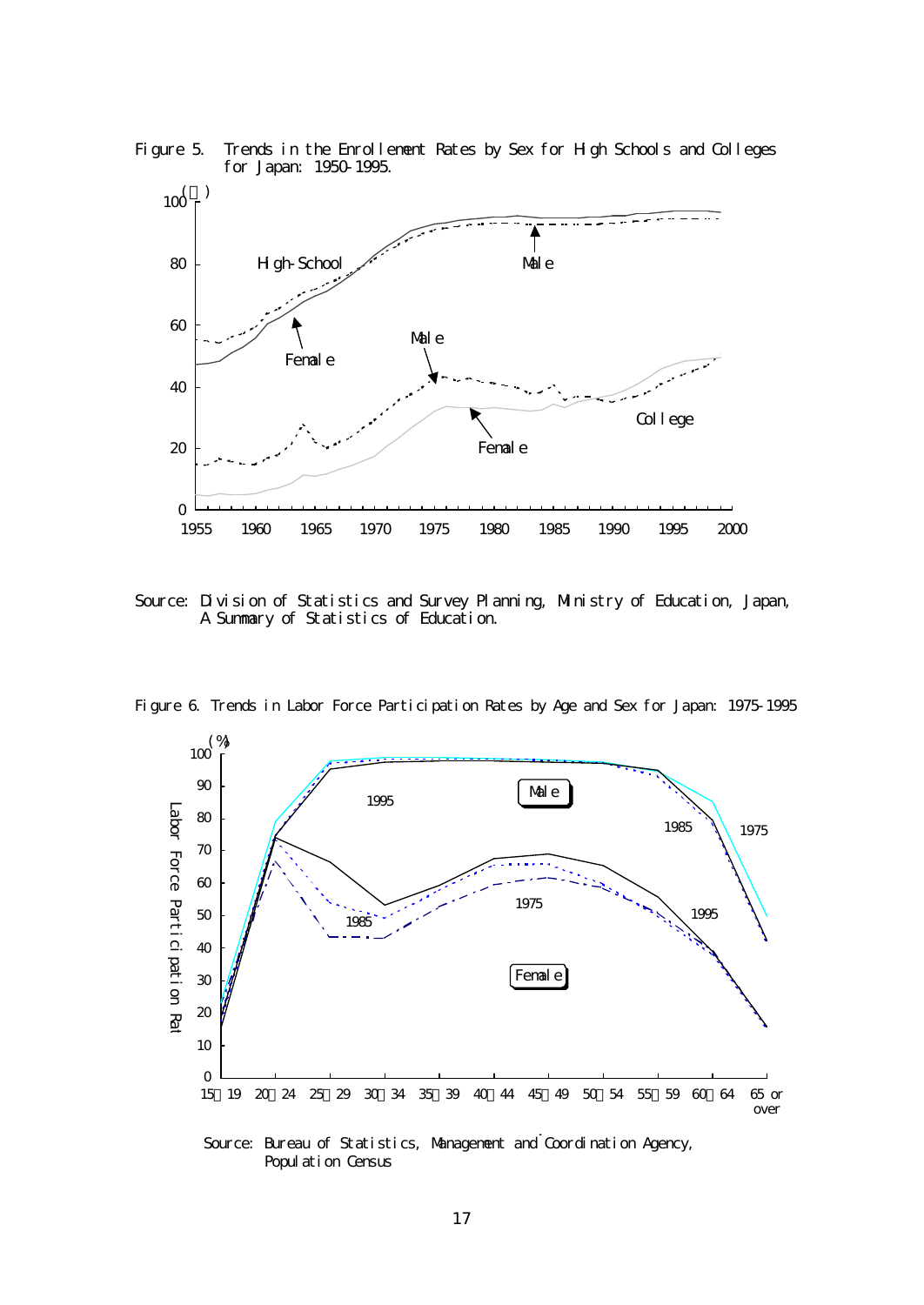



- N.B. The ratio of the time spent for family matters for adult male population is to the total time spent for economic activities and family matters in a week. The data draws on various surveys undertaken between 1985 and 1992. Source: UNP, Human Development Report 1995, 1995.
	- Burean of Statistics, Managemnt and Coordination Agency. The Report on the Basic Survey on Social Life in 1991.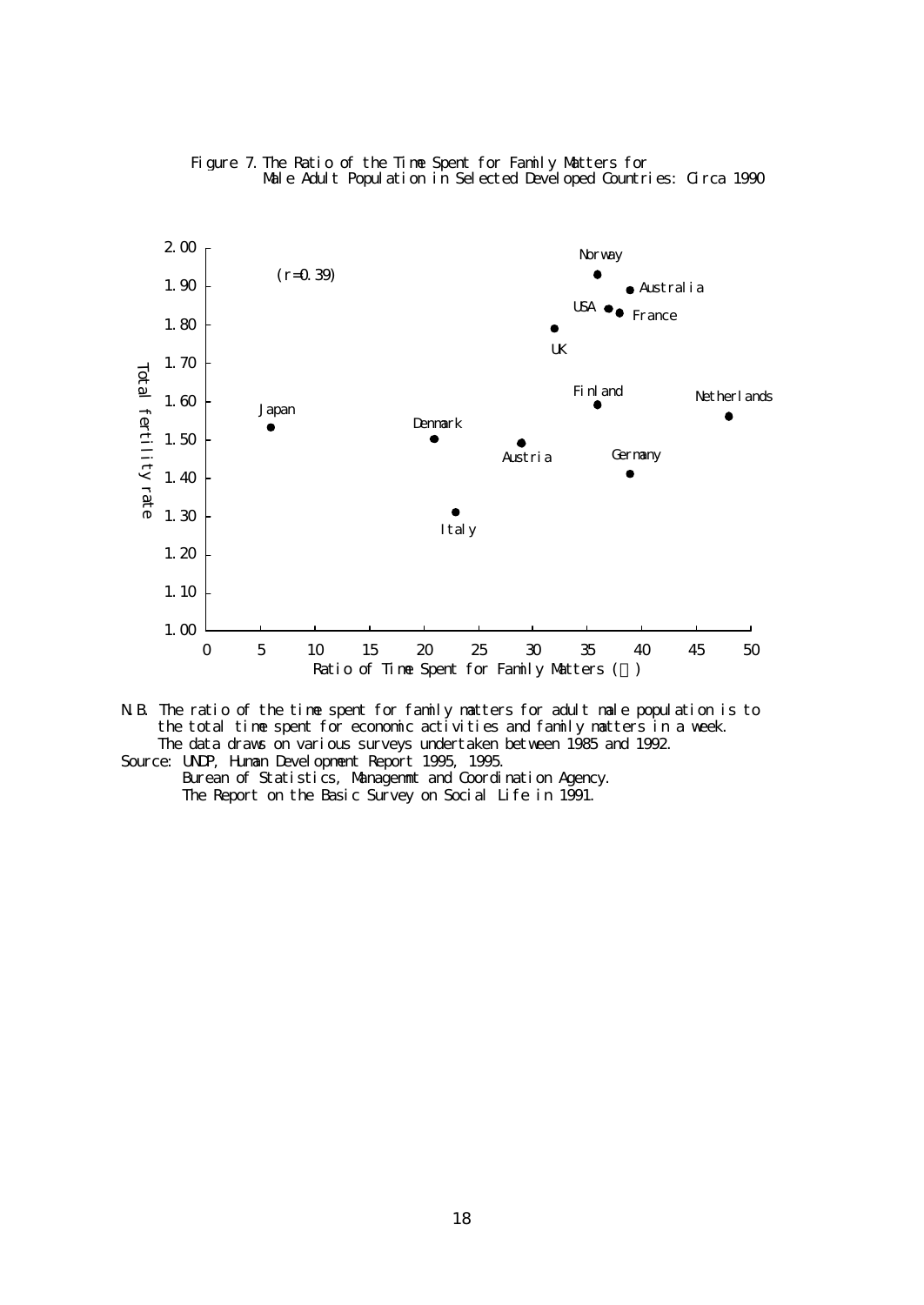

Figure 8. Religious Mind and Veneration of Ancestors

Note A. Rate of respondents who replied "Yes. I believe in a religion" to the ques "Do you have faith or religious mind?"

B. Rate of respondents who replied "I do" when asked

"Do you venerate your ancestors, or rather not?"

Source: (IMS, 1994)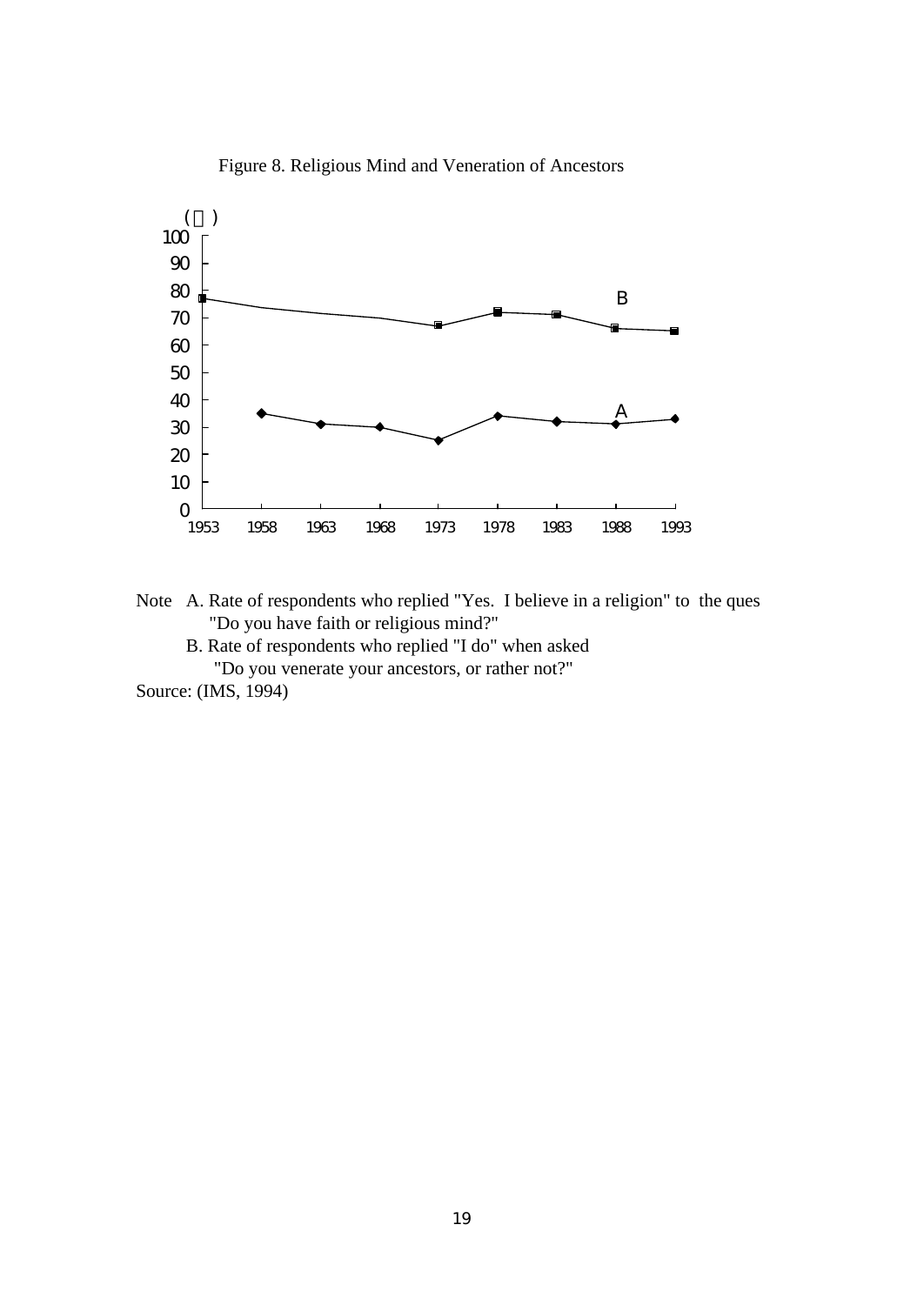Figure 9. Philosopy about personal life



Note: "What do you think is the closest to express your thinking among the attitudes listed below?"

1.I will work hard to become rich. 2.I will live diligently and win a name for myself. I will live a life fitting my taste, and not care about becoming rich or famous. 4.I would take it easy and live each day nonchalantly. I will live cleanly and righteously forcing out all evils in society. I will devote myself for the benefit of society instead of thinking solely about myself. 7.Others D<sub>K</sub>

Source: (IMS, 1994)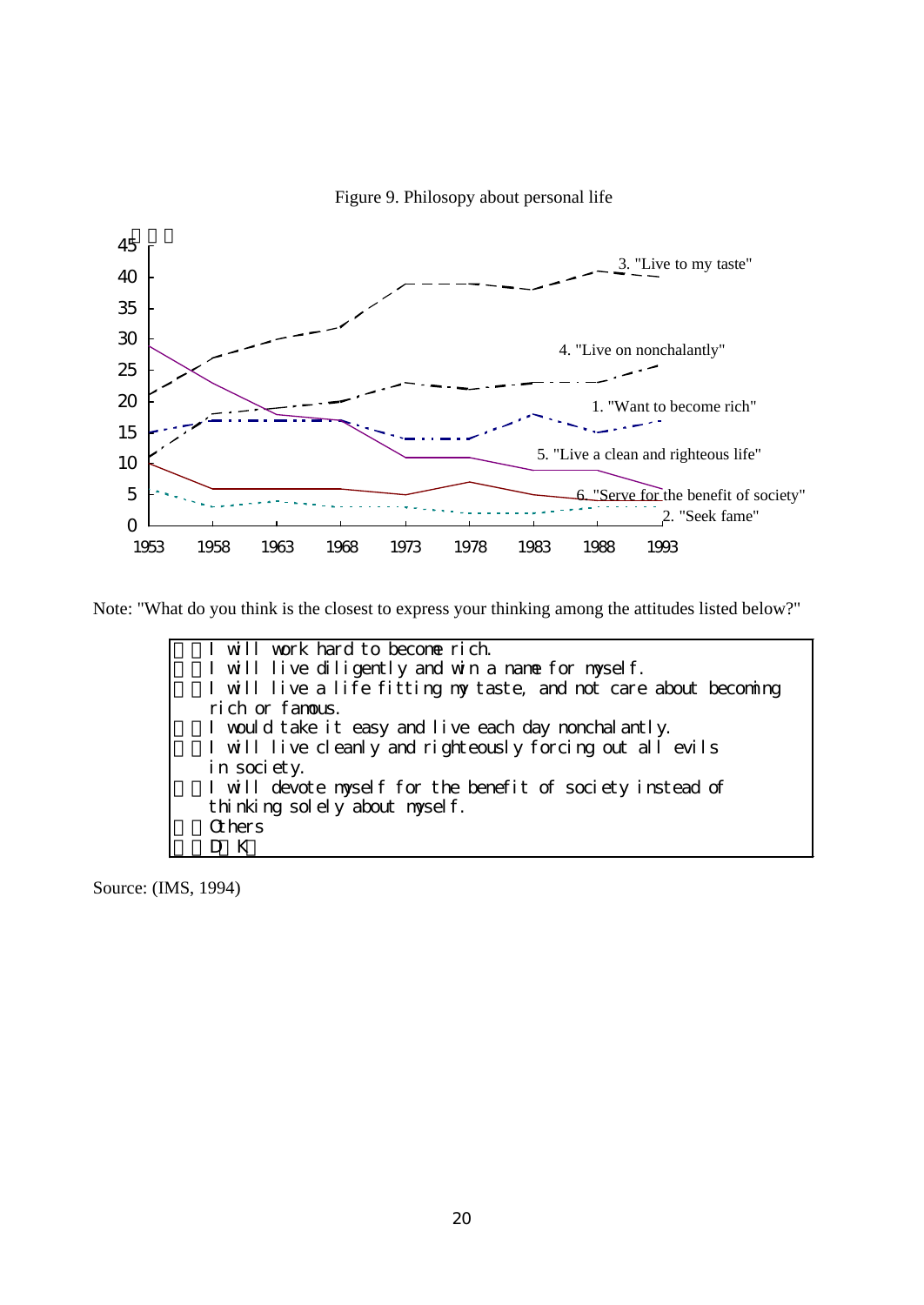Add Fig.1: Trends in the Crude Divorce Rate in Selected Developed Countries



Sourse:United Nations, Demographic Yearbook. Ministry of Health and Welfare (Japan), Vital Statistics.